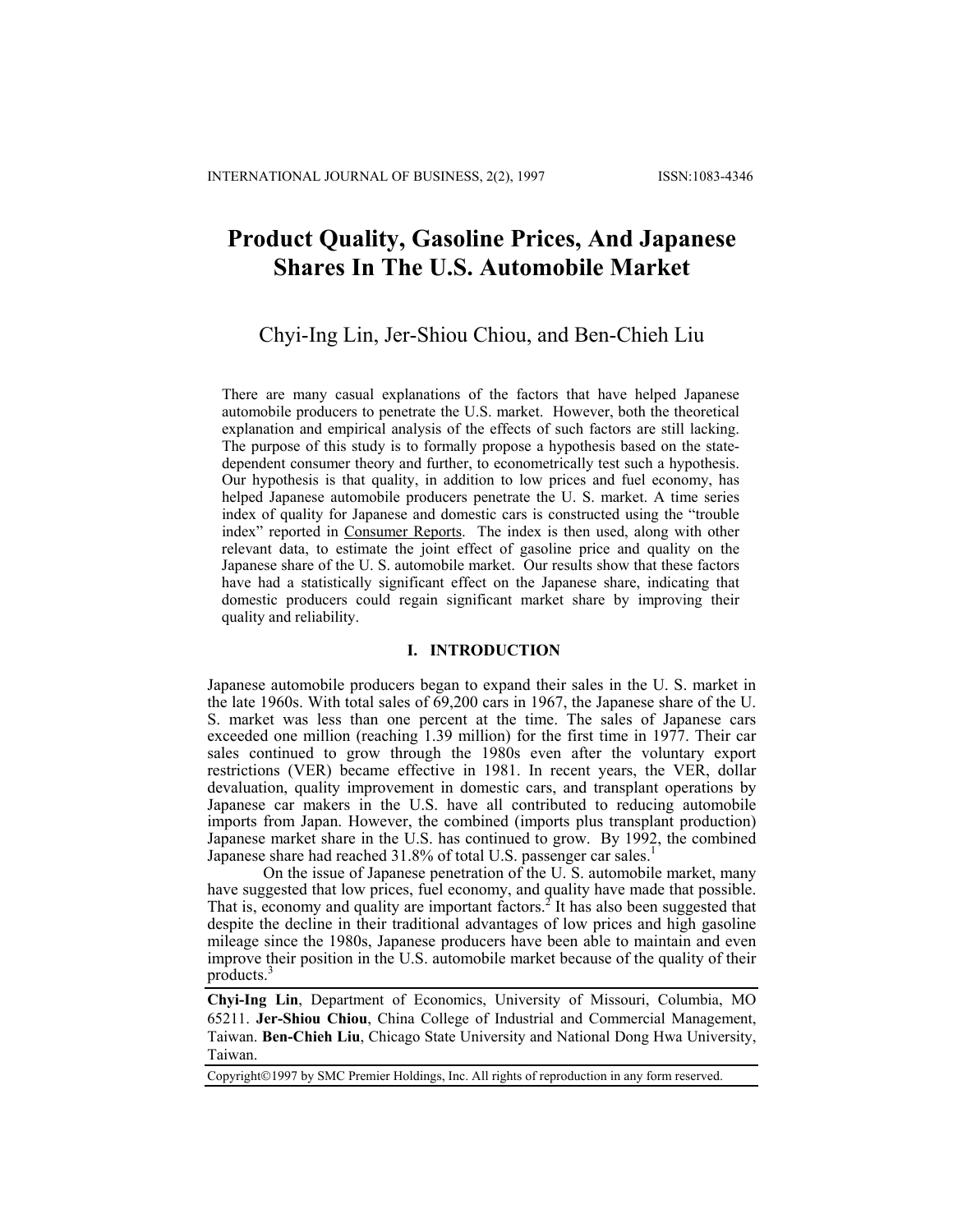The goal of this study is twofold. First, the goal is to provide a theoretical explanation and, second, the goal is to empirically test the hypothesis we propose on the factors contributed to the successful penetration of Japanese automobiles in the U.S. market. Although the above casual observations seem to be reasonable, the theoretical explanation and empirical evidence have been insufficient. The conventional consumer theory fails to explain why consumers didn't consider Japanese cars as a viable alternative choice in the 1960s when they were inexpensive and fuel-efficient. Based on the state-dependent consumer theory, we propose that three major factors--the gasoline price increase in the 1970s, the delay of producers' response, and the quality and reliability of Japanese cars--have jointly contributed to the success of Japanese penetration into the U.S. market. Empirical studies of the impact of their quality on the demand for Japanese cars have been impeded by the fact that appropriate data on quality are not available. In the latter part of this paper, we will construct an econometric model inspired by our hypothesis and use a quality index compiled from the consumer survey information published by the Consumer Reports to empirically substantiate our proposition.

This paper is organized as follows. Section II uses the state-dependent consumer theory to explain why and how the three major factors--the increased gasoline prices, the delayed producers' response, and product quality and reliability--have jointly contributed to Japan's success in the automobile market. Section III summarizes the results from previous empirical studies on this issue. Section IV describes the econometric model employed in this study; and Section V presents and discusses empirical estimates of the structural equations. Section VI then analyzes the impact of increased Japanese market share on individual U.S. domestic producers. Concluding remarks are presented in Section VII.

# **II. THEORETICAL FOUNDATION**

In contrast to the traditional rationality hypothesis that assumes that a consumer establishes a preference ordering over all the available alternatives, we use the "state-dependent framework" to build our model. In this (state-dependent) framework, a consumer will first identify a subset (of goods and services) that is relevant to his/or her choice in his/or her given state from all available alternatives. The consumer will then establish a preference ordering over the relevant alternatives before a choice is made [12]. In this paper, we use transportation and automobiles as examples to demonstrate how the state-dependent framework can be applied to explain many economic issues. We propose that three major factors- the increased gasoline prices, the delayed producers' response, and product quality and reliability--have jointly contributed to Japan's success in the automobile market.

### **A. Consumer Response to Gasoline Price Increase**

On the issue of shifts in the demand from large to small cars, Toder, Cardell and Burton [22] have observed that "the gasoline price increases and fears of shortage and the decline in real income during two recessions (1971-72 and 1974-75) encouraged a shift to smaller, more economical cars." Many of the consumers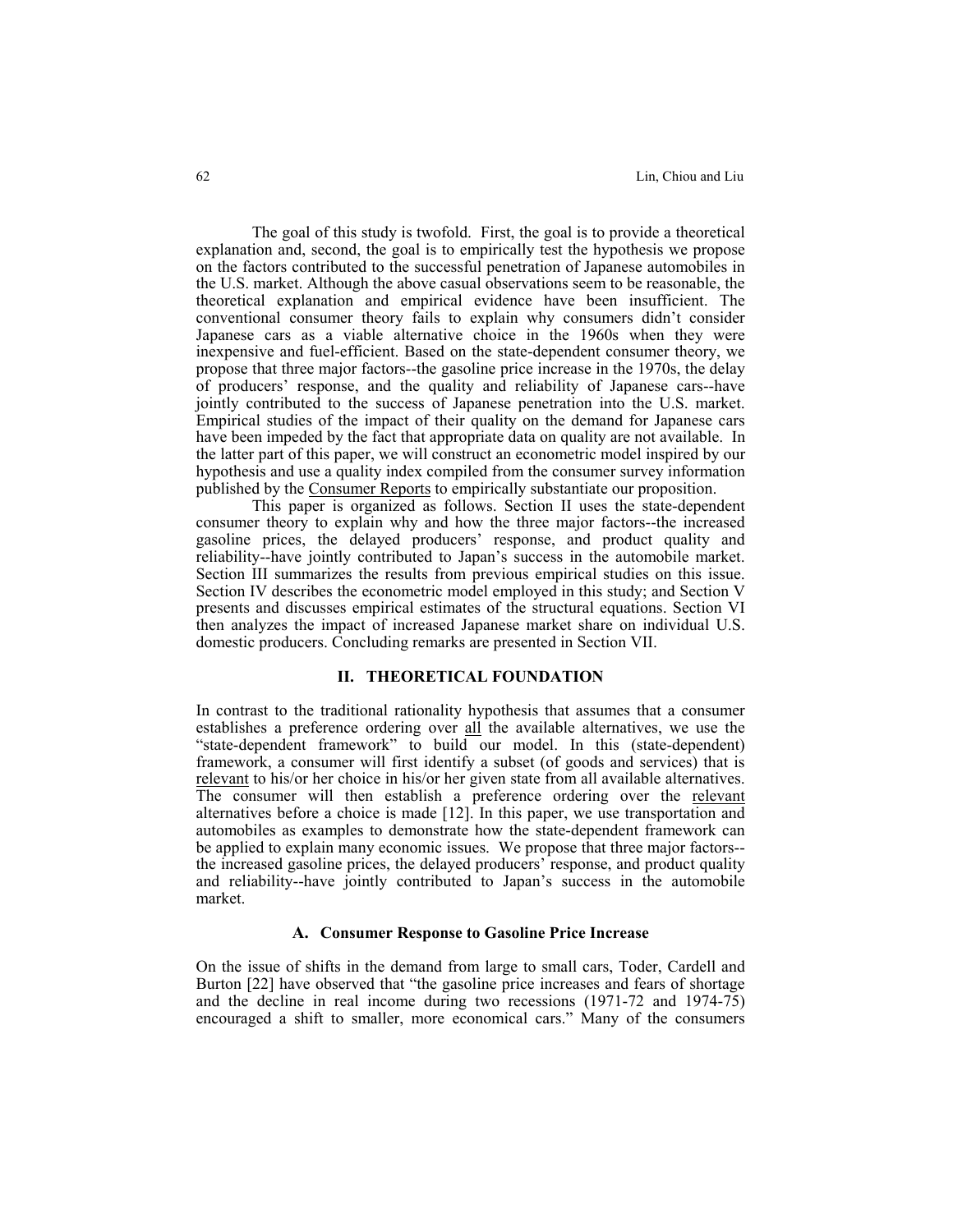whose demands had shifted, however, had never considered small cars until that time. For such consumers, shifts in demand from large to small cars could have materialized only after they had added small cars to the alternatives in their choice set. That is, *demand shifts could have occurred only after the consumption space was expanded to include small cars*. We provide an explanation of why an increase in gasoline price can cause the consumption space to change.

Transportation is an integral part of almost all-human activities, such as employment, education, social activities, obtaining goods and services, and vacation, etc. Thus, the flows of transportation are derived from the flows of other human activities. In fact, transportation is required to facilitate efficient production of other human activities. A requirement of this type is functional in nature and is therefore called a functional requirement. For example, there is a functional requirement for transportation associated with an individual's employment. This requirement can be quantified by the frequency of trips and the travel distance between the individual's residence and his or her work place. If the travel distance is 7.5 miles, then the functional requirement for transportation to and from work is 15 miles each day.

Beyond the example of employment, there are many other activities for which transportation is required. How the functional requirements for transportation are satisfied depend on the means that are available. These can include using public transportation, driving, and/or using one's own feet; in the U. S., the primary method is driving. The functional requirement for transportation will thus in turn give rise to a requirement for gasoline. However, given an individual's functional requirement for transportation, his or her need for gasoline further depends on the type of car he or she is driving. To illustrate, assume that an individual is required to drive 200 to 250 miles per week to be able to perform various activities efficiently. If the available automobile is a large car yielding 10 miles per gallon, then the individual would need 20 to 25 gallons of gasoline per week to be able to meet his or her transportation requirement. However, if the individual drives a small car yielding 20 miles per gallon, the need for gasoline is between 10.0 and 12.5 gallons for the same amount of driving. The example is illustrated in Figure 1. It shows that functional requirements for transportation and technical constraints imposed by the available cars jointly limit the alternatives about gasoline that are relevant to one's choices. These alternatives are called the state-dependent consumption set for gasoline.

To show how a consumer who maintains a lifestyle built on a large car will consider a small car when the price of gasoline increases, assume that the individual uses a two-stage budgeting process. The consumer first allocates his or her spending among functionally separable categories of expenditures. In Figure 2, the budget allocated for transportation is represented by the length OA on the vertical axis; gasoline usage is on the horizontal axis. The state-dependent consumption set involving gasoline usage is in the interval of 20-25 gallons when a consumer drives a large car and is in the interval of 10.0-12.5 gallons when a consumer drives a small car. Before the gasoline price increase, the consumer's allocated budget is given by the line AB. In this case, the amount that the consumer has allocated for transportation is sufficient to maintain a lifestyle built on a large car. Now suppose that there is a sharp increase in the price of gasoline such as that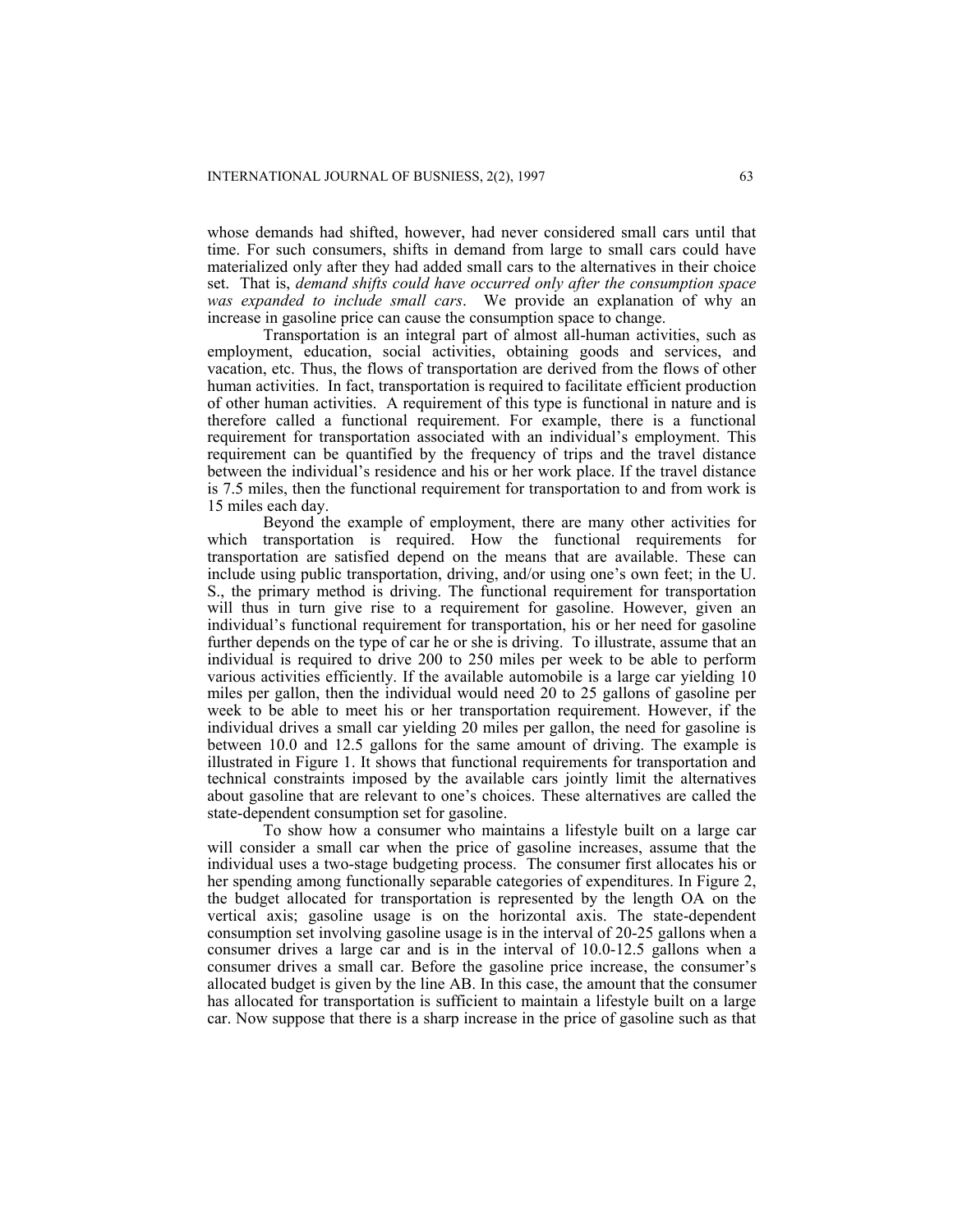occurred in 1973; the budget line rotates from line AB to AC. The consumer is no longer able to maintain his or her established lifestyle with the allocated budget and a large car; i. e., this individual is unable to produce activities efficiently. Instead of a large car, a small car will, however, make it possible for the individual to satisfy the functional requirements for transportation. Small cars are therefore one alternative that a consumer will consider when the gasoline price is increased to the extent that the allocated budget is not sufficient for meeting the gasoline requirement with a large car.

> **Figure 1**  Gasoline Usage and Transportation Requirement

> > **Figure 2**  Budget and Gasoline Usage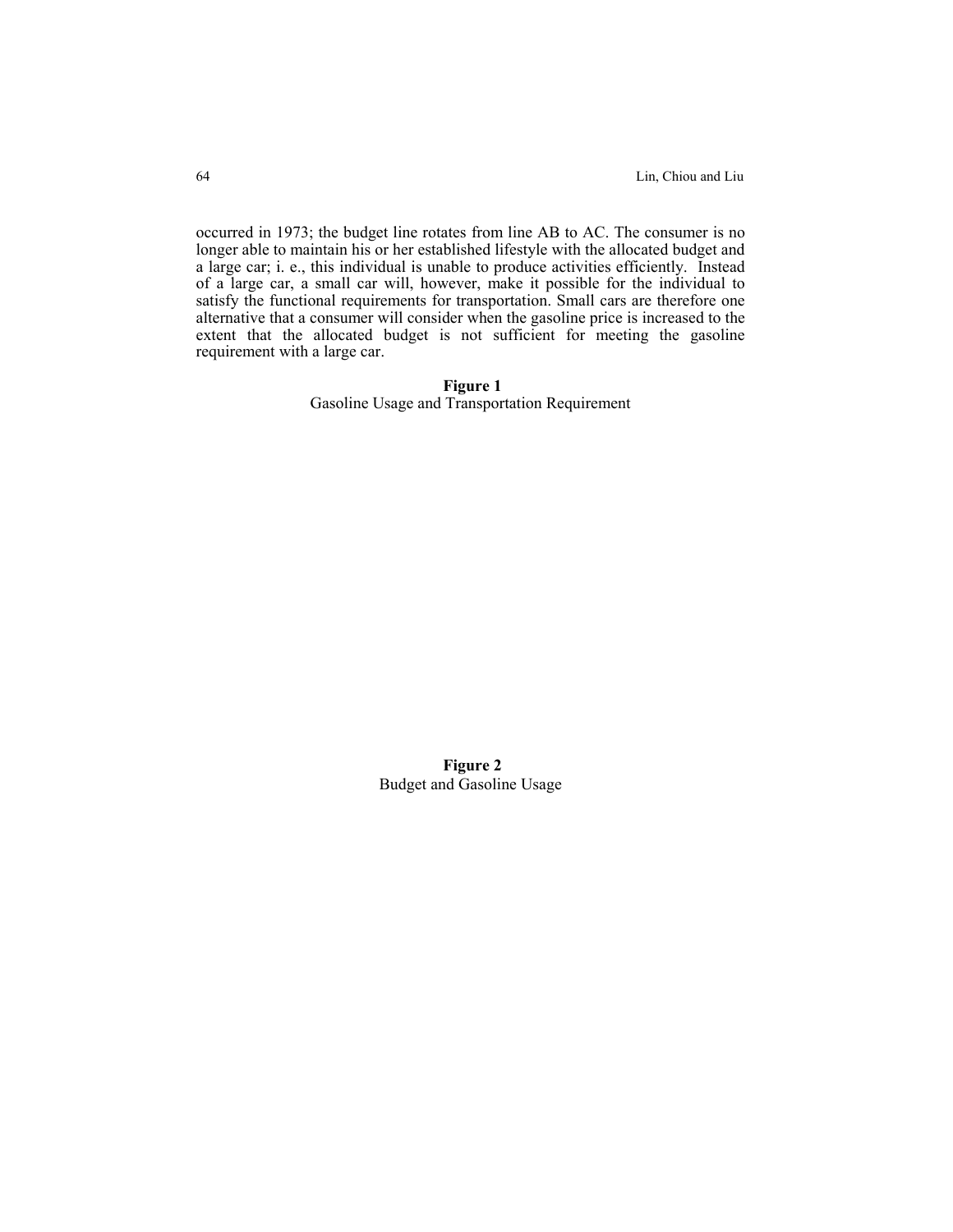In the 1960s, when Japanese producers first entered the U. S. market, they entered as niche players. Meanwhile, developments in the U. S. had opened a window of opportunity for Japanese producers to become major suppliers. These developments include the rising inflationary pressure in the late 1960s and the sharp increase in the gasoline price that resulted from the oil embargo imposed by OPEC in 1973.[4](#page-23-3) Inflationary pressure had caused consumers to search for lower priced products while the increase in gasoline prices caused more consumers to shift their demand from large to small cars. However, the domestically produced small cars in the U. S. not only were inadequately supplied at the time but also were fuel inefficient. For example, Toder et al. [22] suggest that "the inferiority of U. S. small cars in fuel economy compared to Japanese and German competitors accentuated the shift to imports." In fact, Volkswagen (VW) was the only small car producer that had an established position in the U. S. market at that time.<sup>5</sup> These dynamics of the automobile market are observed by Toder et al. [22, p. 30] noting that "throughout the 1960s, cars sold in the United States became bigger and more powerful as incomes rose and real gas prices fell; at the same time U.S. manufacturers abandoned the small-car field to foreign competitors." The window of opportunity was therefore opened for Japanese producers to become major suppliers when the domestic supply of small cars responded only slowly to the shift in consumer demand.

#### **B. Delay in Producer Response**

While consumers had expanded their choice space to include small cars, the production space of U. S. automakers continued to be limited to mostly large cars during the 1970s. There are several reasons why U. S. producers had responded very slowly to the changes in the market condition.

On the revenue side, a small car, by its nature, has a low profit margin. A small car is bought because of its low price and its economical operation. People with low incomes most often buy such cars. The extent to which prices of such cars can be increased may be quite limited even in a period of rising demand.

On the cost side, there were problems of high wage rates and high capital costs associated with the rising interest rate throughout the 1970s.<sup>[6](#page-23-5)</sup> Wage rates have been higher in the United States than in Japan until recently. U. S. wage rates had increased from the late 1960s through the early 1980s.<sup>[7](#page-23-6)</sup> Problems of high wages and wage growth are particularly serious if they are not matched by high level and growth rate of labor productivity. Wage settlements that exceed increases in labor productivity are particularly acute for products with low profit margins.

Aside from the problem of low profit margin and high cost of production, supply responsiveness also was limited because well-established and mature industries have a limited ability to adapt to new conditions. In the 1970s, the U. S. capital stocks and technological know-how were devoted to the production of large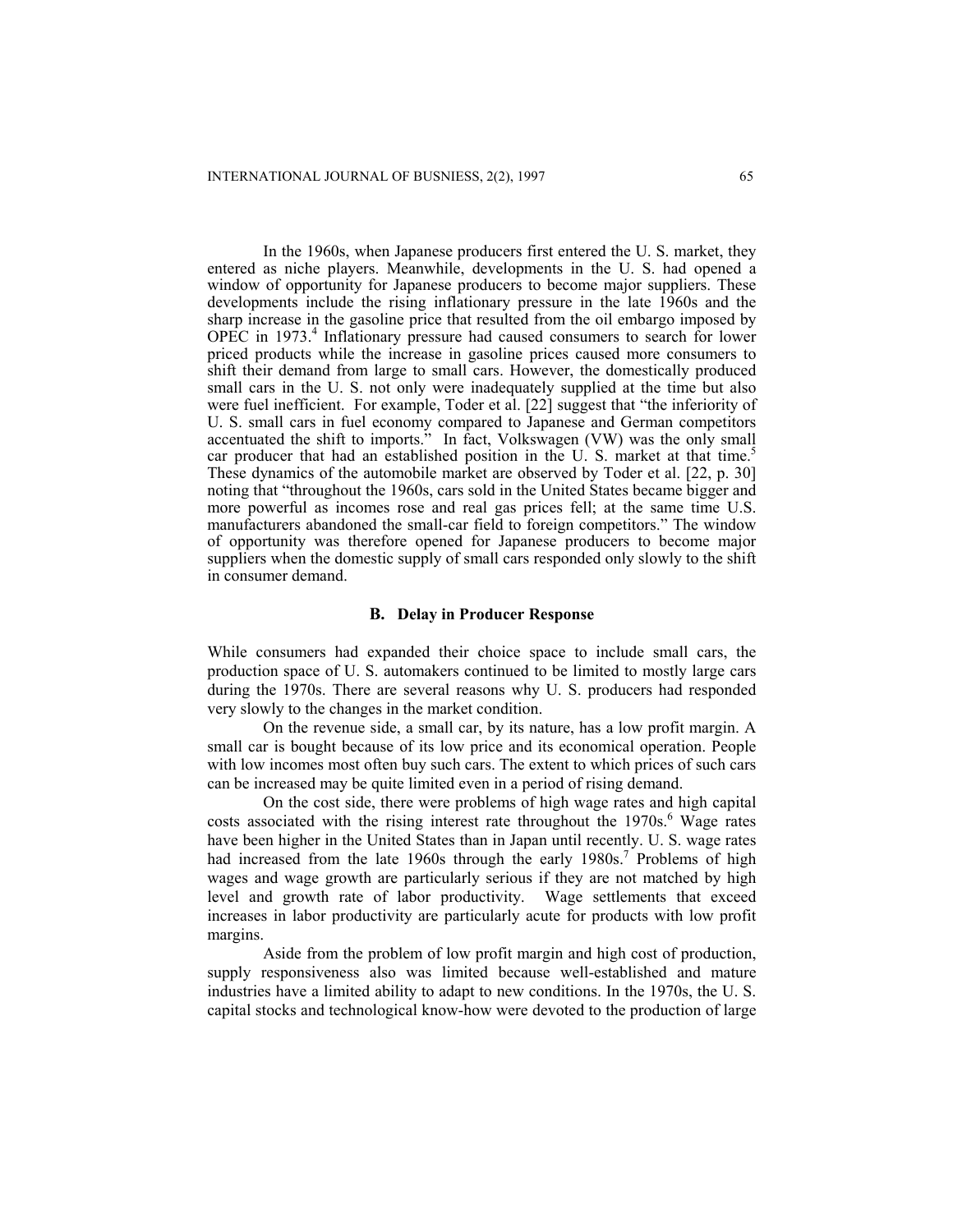cars. Moreover, there was uncertainty regarding whether the increased demand for small cars was permanent since the domestic producers had previously been unsuccessful in producing such cars. Added to all of these difficulties were the decisions made by domestic producers to use available opportunities to raise domestic prices instead of using pricing restraints to counter the expansion of imports. Therefore, considering the American automobile market as a whole, the American and Japanese automobile producers became complementary producers that served different segments of the market in the 1970s.

## **C. The Role of Quality and Reliability**

Although the sharp increase in gasoline prices has broadened consumers' choice space, the effect could well have been temporary. Consumers could have ceased to consider Japanese cars once the rate of gasoline price increase moderated or once U. S. producers began to produce small cars. Indeed, the real price of gasoline has decreased since the early 1980s and U. S. producers have produced many small cars. But consumers continued to buy Japanese cars. A plausible explanation for this is that in addition to the increase in gasoline prices and delayed producers' response, a high level of quality and reliability also helped Japanese producers to increase and maintain their market share. On the other hand, until recent improvement, domestically produced cars have been defects-prone.

While consumers were very aware of the shortcomings of domestically produced automobiles, few alternatives were available before the entry of Japanese cars. The 1950s and 1960s were time periods in which inflation was not a problem. The gasoline price was low and falling in real terms. The primary concerns of consumers then were with styles, new features, and sizes of automobiles. Only when inflationary pressure began to rise in the late 1960s and gasoline prices increased sharply in the 1970s did reliability and operational economy became major concerns. Figure 3 depicts the quality index we have constructed for Japanese and U. S. cars between 1967 and 1992.

> **Figure 3**  The Quality Index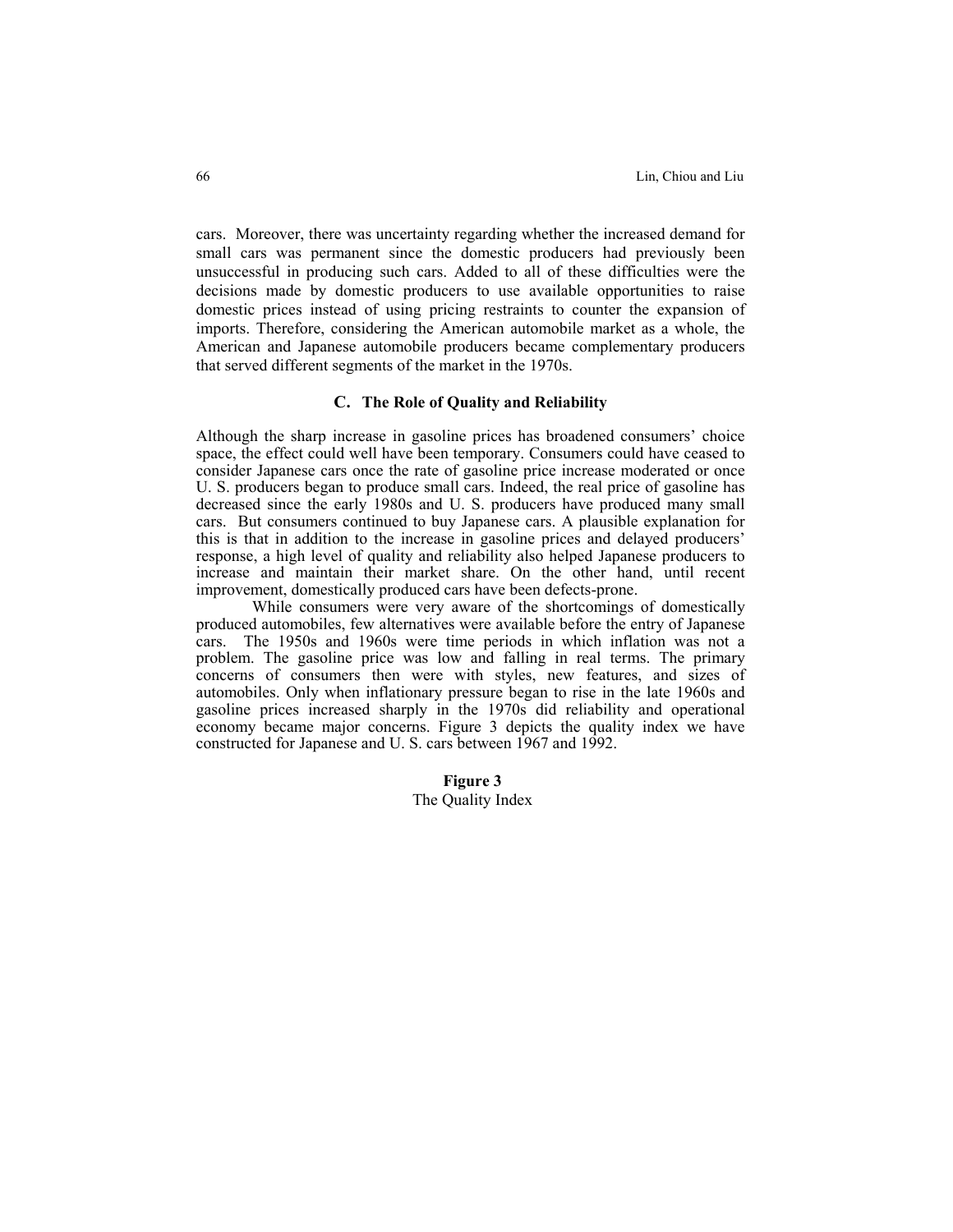Since the early 1980s, Japanese producers' advantages of low prices and fuel economy have been considerably reduced. But they have been able to maintain their market position because of the continuing quality and reliability superiority of their products. In this section, we have used the state-dependent framework to propose the following hypothesis: *Initially, the inflationary pressure in general and the gasoline price increase in particular had caused U. S. consumers to add small cars to their choice space. However, it is their quality and reliability that have made Japanese cars a "permanent" element in the U. S. consumption space.*

In the next section, we will summarize previous empirical studies on this issue, followed by our econometric study inspired by the hypothesis we have posted in this section.

### **III. PREVIOUS EMPIRICAL STUDIES**

Empirical studies of the impact of automobile quality on the demand for automobiles are impeded by lack of an appropriate and commonly agreed set of data on automobile quality. Researchers have used two different approaches to take explicit account of the impacts of quality. One approach, used by Toder, Cardell and Burton [22], Levinsohn [13], and Feenstra [6], is to use physical characteristics such as weight, length, options, and roominess to represent automobile quality in their demand studies. Physical characteristics, however, may be a better measure of product heterogeneity than of quality. The other approach, used by Ohta and Griliches [18] and Trandel [23] is to construct a proxy quality index from the information published by the Consumers Union and the Environmental Protection Agency.

In Ohta and Griliches' study, mileage per gallon (MPG) is chosen to represent fuel economy (one aspect of quality) and the MPG is used in addition to some physical characteristics to study whether U.S. consumers have significantly changed their tastes in used cars in the face of rising gasoline costs in the 1970s. Trandel's work includes the period 1982-1985 only and estimates a single demand equation for 70 different car models sold in the U.S. Neither Ohta and Griliches' work nor Trandel's work focuses on the question of how quality affects the demand for Japanese cars; the former authors do not distinguish Japanese (used) cars from domestic ones, and the latter author lumps all cars that are not produced in the U.S. in one category--foreign cars. Dardis and Soberon-Ferrer [5] use the "cost index" and "trouble index" published by Consumer Reports, miles per gallon, weights, and depreciation rate combined with data from the 1986 BLS Consumer Expenditures Survey to study the relationship of automobile attributes and household characteristics to consumer preferences for Japanese cars in a two-stage probit analysis.

No one would dispute the importance of "quality" in consumers' purchasing decisions. However, we would like to know quantitatively how important quality is in affecting the Japanese share of the U.S. automobile market. There is no uniform definition of "quality." As a matter of fact, the definition of "quality" itself seems to change over time. Physical characteristics (of automobiles) such as horsepower certainly represent some aspects of "quality." However, from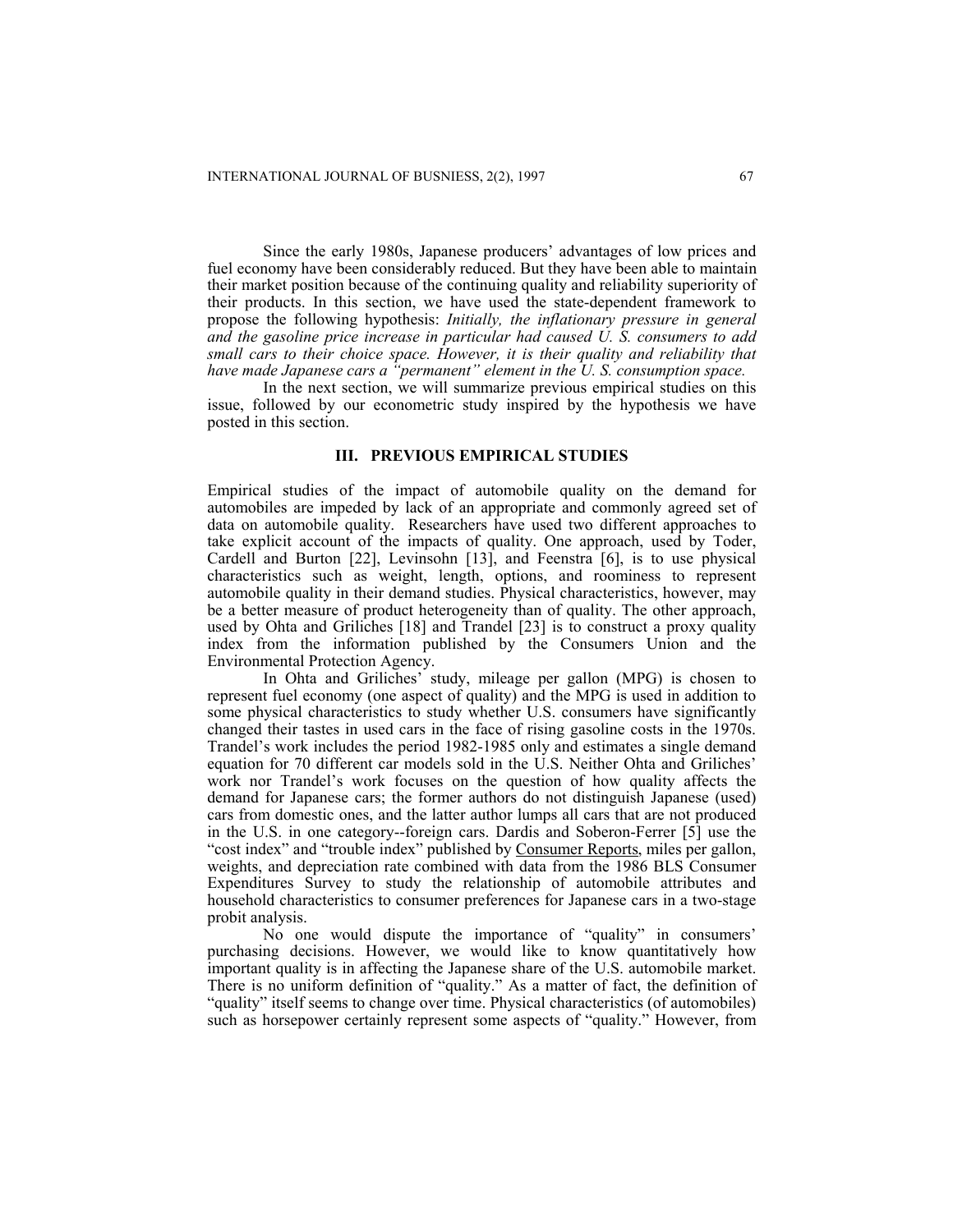consumers' points of view, if a car with large horsepower also needs frequent repairs, it represents poor quality. For this reason, instead of using physical characteristics to represent product quality, we use the "trouble index" published by Consumer Reports to better capture the concept of "quality." The "trouble index<sup>38</sup>is compiled from reports of its subscribers based on their experiences. Data compiled in this way not only contain information about the realized actual quality and reliability but also contain information about individuals' perception, attitude, and sentiment about a particular brand name of automobile. Such data are therefore especially useful in explaining consumer demand for a particular product. For this reason, we construct a time series index of automobile quality from 1967 to 1990 for Japanese, General Motors, Ford, Chrysler, and Volkswagen automobiles. We then use this index together with annual passenger car sales data during the same period to estimate the effect of realized actual quality and quality perception (hereafter, referred to as "quality") on the Japanese share of the U. S. automobile market.

## **IV. MODEL SPECIFICATION**

To empirically substantiate the idea that gasoline prices and quality have helped Japanese producers gain and maintain their market share in the U.S., a simultaneous equation model has been constructed and estimated. In addition to assessing the joint effects of gasoline prices and automobile quality, the model is designed to determine the effect that the increase in Japan's share has had on other aspects of U.S. automobile demand--specifically, how Japan's market share has influenced Volkswagen's share, how it affects perception about Japanese cars, how it affects the median age of automobiles in use, how it affects the stock of automobiles, and how the increased stock affects automobile demand in general.

The endogenous variables in the model are:

- JS Japanese share (including imports and transplant products) in the U. S. (passenger) automobile market in percent,
- JQ Japanese car quality index,<sup>[9](#page-23-8)</sup> compiled from the "trouble index" in the annual issues of Consumer Reports,<sup>[10](#page-23-9)</sup>
- VW Volkswagen share in the U. S. automobile market in percent,
- MA Median age of automobiles in stock in years,
- ST Mid-year stock of automobiles per capita,<br>
YD Demand for new automobiles per capita.
- Demand for new automobiles per capita.
- The predetermined variables in the model are:
- IN Disposable personal income per capita in constant 1987 dollars,
- DP Price index of domestic automobiles,<br>MP Price index of all imported cars,
- MP Price index of all imported cars,<br>DO Ouality index of domestic cars,
- DQ Quality index of domestic cars,<br>VQ Quality index of Volkswagen,
- VQ Quality index of Volkswagen,<br>PG Price index of gasoline,
- PG Price index of gasoline,<br>LG Price of gasoline lagged
- LG Price of gasoline lagged one period,<br>LA Median age of automobiles lagged o
- LA Median age of automobiles lagged one period,<br>LS The stock of automobiles per capita lagged one
- LS The stock of automobiles per capita lagged one period,<br>LJ Lagged Japanese market share.
- Lagged Japanese market share,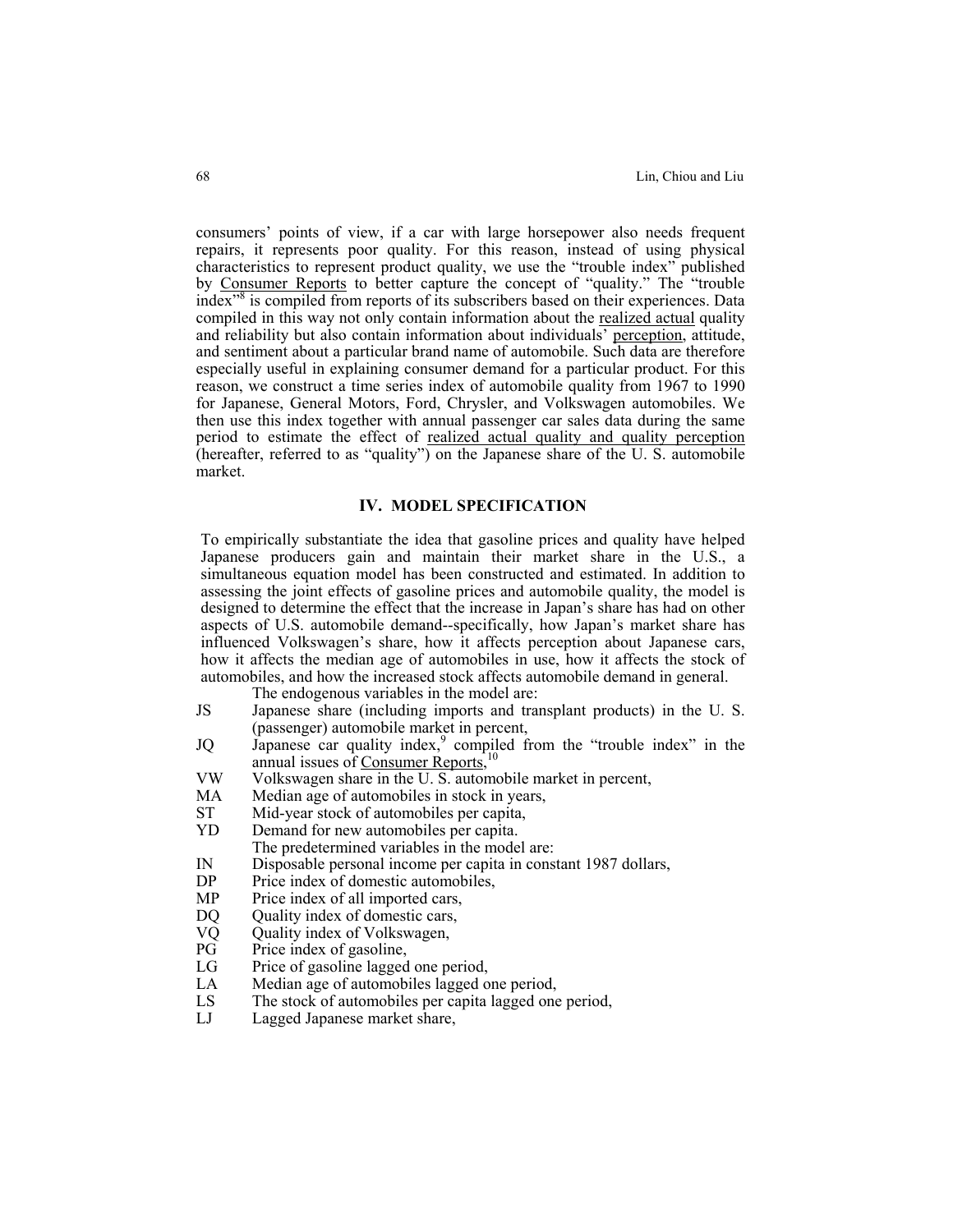LY Lagged demand for new automobiles per capita,<br>  $\Gamma$  A time variable  $(T = 1, 2, 24)$ 

A time variable  $(T = 1, 2, ..., 24)$ 

Before discussing model specifications, it is noted that in the absence of any theoretical basis for ascertaining an appropriate functional form, we have estimated linear, log-linear, and other forms of relationships. The estimates obtained from these different functional forms are then compared using the Rsquares, Durbin-Watson statistics, and t-ratios. As a result of this comparison, we have chosen the log-linear form as the most appropriate relationships for this study. To simplify the representation, lower-case letters will be used to designate the logarithmic form of each variable, i.e.,  $js = log_e JS$ , etc.

To explain Japan's market share (js), we have included, in addition to the traditional demand variables of income (in) and relative price (rp), various other variables: gasoline price (pg), relative quality, as measured by the ratio of Japanese quality  $(\overline{JQ})$  to domestic quality  $(DQ)$ , and lagged Japanese market share (lj) as explanatory variables.<sup>11</sup> Gasoline price and relative quality are entered in the market share equation as an interaction variable, gq, where  $\text{GQ} = \text{PG}^* (\text{JQ} / \text{DQ})$ .<sup>[12](#page-23-11)</sup> Japan's market share, lagged one period, is used as a proxy for the shift inconsumption space. The market share equation is

$$
js = \alpha_1 + \alpha_2 rp + \alpha_3 gq + \alpha_4 in + \alpha_5 lj + u_1, \alpha_2 < 0; \alpha_3, \alpha_4, \alpha_5 > 0
$$
 (1)

U.S. producers had long established their position in the U.S., but Japanese cars were relatively new alternatives and thus consumers would have considered them only gradually as they were exposed to them. Therefore, while quality of Japanese cars affects Japan's market share in the model, the increased exposure that results from increased use may also affect the attitude toward and the acceptability of Japanese cars. Japan's market share is a measure of its use and exposure. The acceptability can also change gradually over time. For this reason, we treat the quality index for Japanese cars as an endogenous variable and relate it to Japan's market share (js) and time (T). The equation is as follows:

$$
jq = \alpha_1 + \alpha_2 js + \alpha_3 T + u_2, \alpha_2 > 0; \alpha_3 ?
$$
 (2)

To determine the extent to which Japan's gain had been at the expense of Volkswagen, a VW market share equation is formulated using lagged Japanese market share (lj), VW's quality index (vq), VW's lagged market share (lv), and a dummy variable for the year 1970, as explanatory variables. The dummy variable is included because, as previously noted, rising inflationary pressure and recession in 1970 had caused a major shift in demand to small cars and VW was the only small car producer to have an established position to benefit from this demand shift. The equation is

$$
vw = \alpha_1 + \alpha_2 \, l j + \alpha_3 \, l v + \alpha_4 \, v q + \alpha_5 \, D70 + u_3 \, , \, \alpha_2 < 0; \, \alpha_3, \, \alpha_4, \, \alpha_5 > 0. \tag{3}
$$

Improved quality should increase the length of time over which an automobile is used. For this reason, median age (ma) of automobiles in stock is related to the quality index for Japanese automobiles (jq). A lagged median age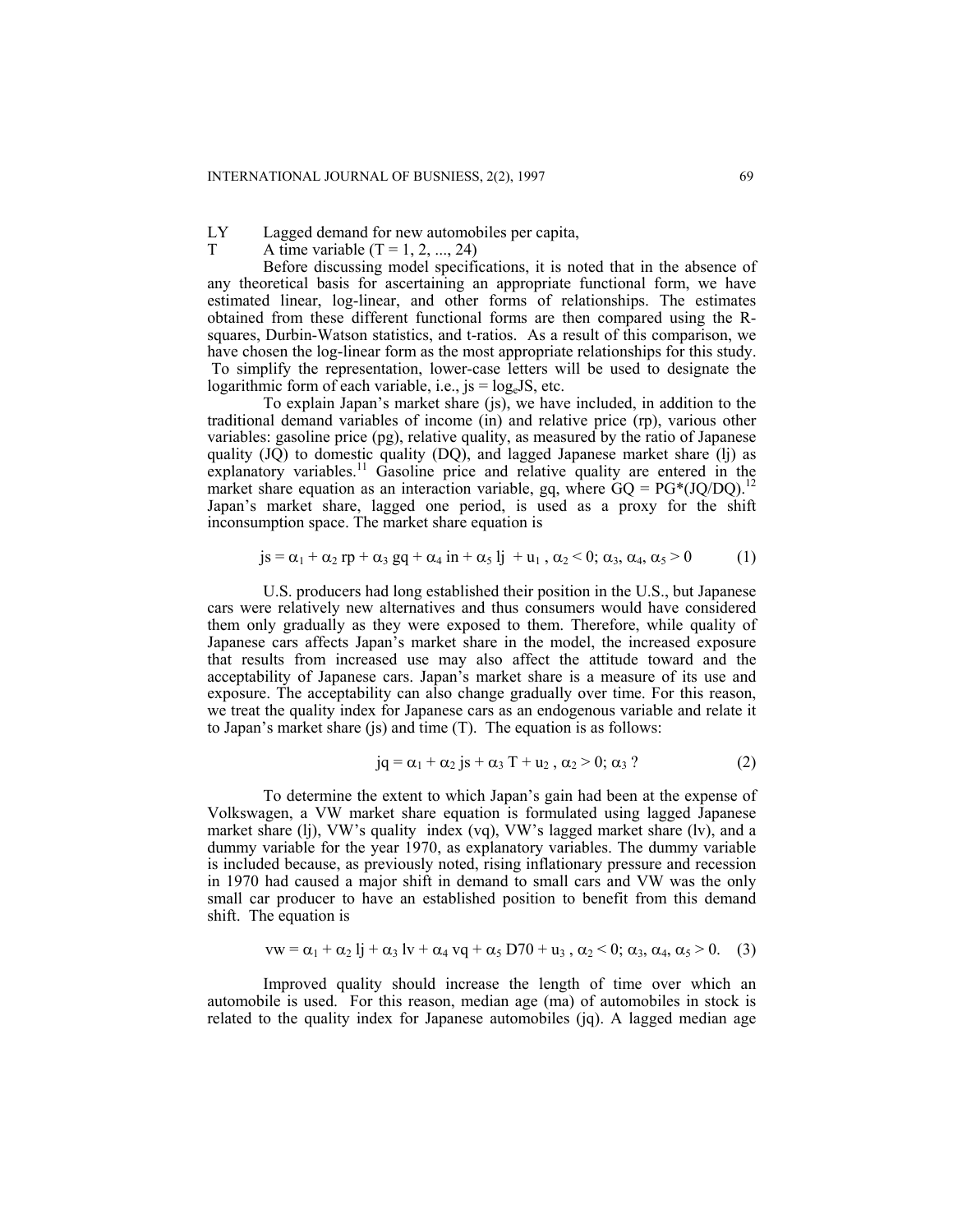variable (la) is also used as an explanatory variable to capture the habitual aspect of keeping a car for a certain length of time. The equation is

$$
ma = \alpha_1 + \alpha_2 jq + \alpha_3 la + u_6, \alpha_2, \alpha_3 > 0
$$
\n<sup>(4)</sup>

It is assumed that an increase in the length of time over which automobiles are used has the effect of increasing the automobiles in stock, measured on a per capita basis. The stock of automobiles per capita (st) is therefore related to the lagged median age (la) and the lagged automobile stock (ls). The latter is used as an explanatory variable since it changes slowly over time. The equation is

$$
st = \alpha_1 + \alpha_2 ls + \alpha_3 la + u_5, \alpha_2, \alpha_3 > 0
$$
 (5)

Finally, an increase in the stock of automobiles, viewed in a stockadjustment framework, should have a negative effect on the current demand. Per capita demand for new cars (yd) is therefore related to the stock of automobiles lagged one period (ls). Other explanatory variables that are used include disposable income (in), the domestic new car price index (dp), and the price of gasoline lagged one period  $(lg)$ .<sup>13</sup> We include the gasoline price index as an explanatory variable in this equation to test the hypothesis that, since fuel economy of new cars has improved over the years, increased gasoline price had induced consumers to accelerate their purchase of new, fuel efficient cars. The equation is

$$
yd = \alpha_1 + \alpha_2 in + \alpha_3 dp + \alpha_4 ls + \alpha_5 lg + u_6, \alpha_2, \alpha_5 > 0; \alpha_3, \alpha_4 < 0.
$$
 (6)

# **V. ANALYSIS OF ESTIMATES**

Annual data for the United States over the period of 1967 to 1990 are used in this study. Sources of data include *Consumer Reports* [4], *Economic Reports of the President* [21], *MVMA Motor Vehicle Facts and Figures* [17], *Statistical Abstracts of the United States* [20], and *Ward's Automotive Yearbook* [24].

To correct for contemporaneous correlation in the error terms between structural equations, the three-stage least squares method (3SLS) is used in our estimation. All variables except the time variable (T) and the year dummy (D70) are transformed into natural logarithms before estimation. Durbin-Watson or Durbin-h test is performed on each estimated equation. The results indicate that there is no problem of first order autocorrelation. The estimates, with t-ratios in parentheses, are presented in Table 1.

It should be noted that the R-squares are provided by SAS in the second stage estimation. The system weighted R-square is 0.990, which indicates that the model has a promising explanatory power. All estimated coefficients have the expected signs and, with the exception of that for lagged gasoline price index (lg) in  $(6E)$  and that for lagged median age variable  $(1a)$  in  $(5E)$ , they are statistically significant. $14$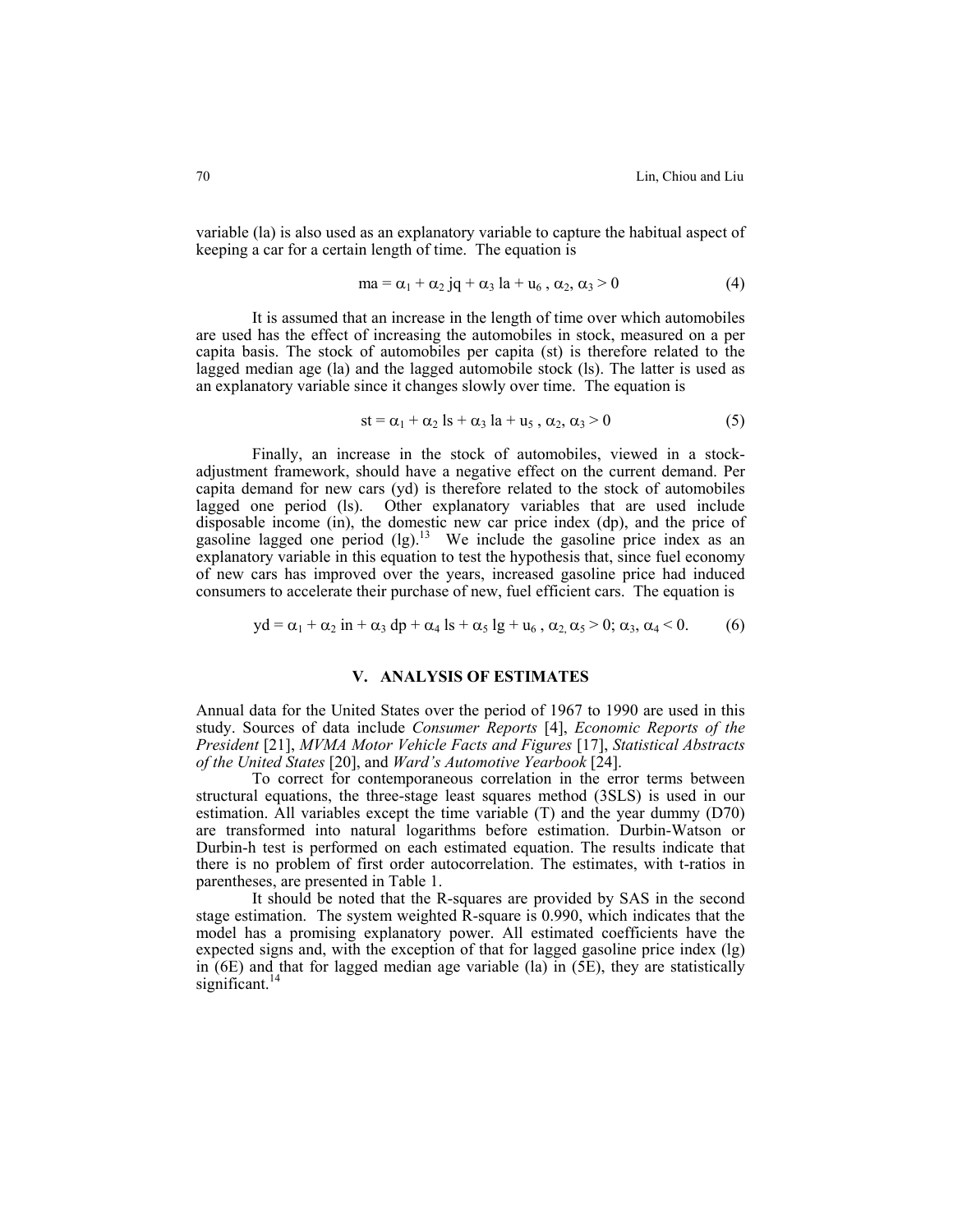### **Table 1**  Estimation Results

| $js = -4.863 - 1.556$ rp + 0.164 gq + 2.059 in + 0.774 lj<br>$(2.21)$ $(2.11)$ $(2.76)$ $(2.36)$ $(9.24)$<br>$R^2 = 0.98$ SEE = 0.13 Durbin-h = 0.87 $\rho = 0.16$ | (1E) |
|--------------------------------------------------------------------------------------------------------------------------------------------------------------------|------|
| $iq = 1.142 + 0.222$ js - 0.019 T<br>(20.05) (4.80) (3.16)<br>$R^2 = 0.54$ SEE = 0.08 Durbin-h = 1.85 $\rho = 0.03$                                                | (2E) |
| $vw = 0.493 - 0.170$ lj + 0.558 lv + 0.242 vq + 0.288 D70<br>$(1.87)$ $(3.21)$ $(5.15)$ $(2.30)$ $(2.08)$<br>$R^2 = 0.9$ SEE = 0.14 Durbin-h = 0.32 $\rho = 0.06$  | (3E) |
| ma = $-0.012 + 0.147$ jq + 0.894 la<br>$(0.20)$ $(3.63)$ $(26.85)$<br>R <sup>2</sup> = 0.98 SEE = 0.02 Durbin-h = 1.50 p = 0.30                                    | (4E) |
| $st = 0.433 + 0.873$ ls + 0.047 la<br>(3.61) (19.60) (1.31)<br>$R^2 = 0.99$ SEE = 0.01 Durbin-h = 0.07 $\rho = 0.04$                                               | (5E) |
| $yd = 2.787 + 3.380$ in - 0.543 dp - 1.884 ls + 0.008 lg<br>$(1.75)$ $(2.90)$ $(2.27)$ $(2.29)$ $(0.07)$<br>$R^2 = 0.67$ SEE = 0.08 Durbin-h = 1.25 $\rho = 0.23$  | (6E) |

Turning to specific issues, the estimated market share equation (1E) shows that the variable (GQ), which represents the interaction of gasoline price and quality, has a statistically significant effect on Japan's share in the U. S. market. The effects of relative price and disposable personal income are negative and positive, respectively, as expected.

Equation (2E) shows that Japanese market share has a positive effect on quality. That means that increasing exposure to Japanese cars does help to improve perceived quality of Japanese cars. The estimates in equation (3E) are consistent with the hypothesis that Japanese products partly replaced Volkswagen in the U. S. market. In Equation (4E), we find that quality of Japanese cars has a positive effect on the median age of automobiles in stock. Equation (5E) shows that increased length of use, as represented by the median age, has a positive but statistically not significant effect on the stock of automobiles measured on a per capita basis. The increased automobile stock, as shown in equation (6E), in turn, has a negative effect on automobile sales. The sales per capita, as expected, are a positive function of income and a negative function of prices. The gasoline price, while exhibiting a positive sign, does not have a statistically significant effect on the demand for new automobiles. This indicates that, while gasoline price affects the type of cars that consumers purchase, it does not affect the number of new cars being demanded.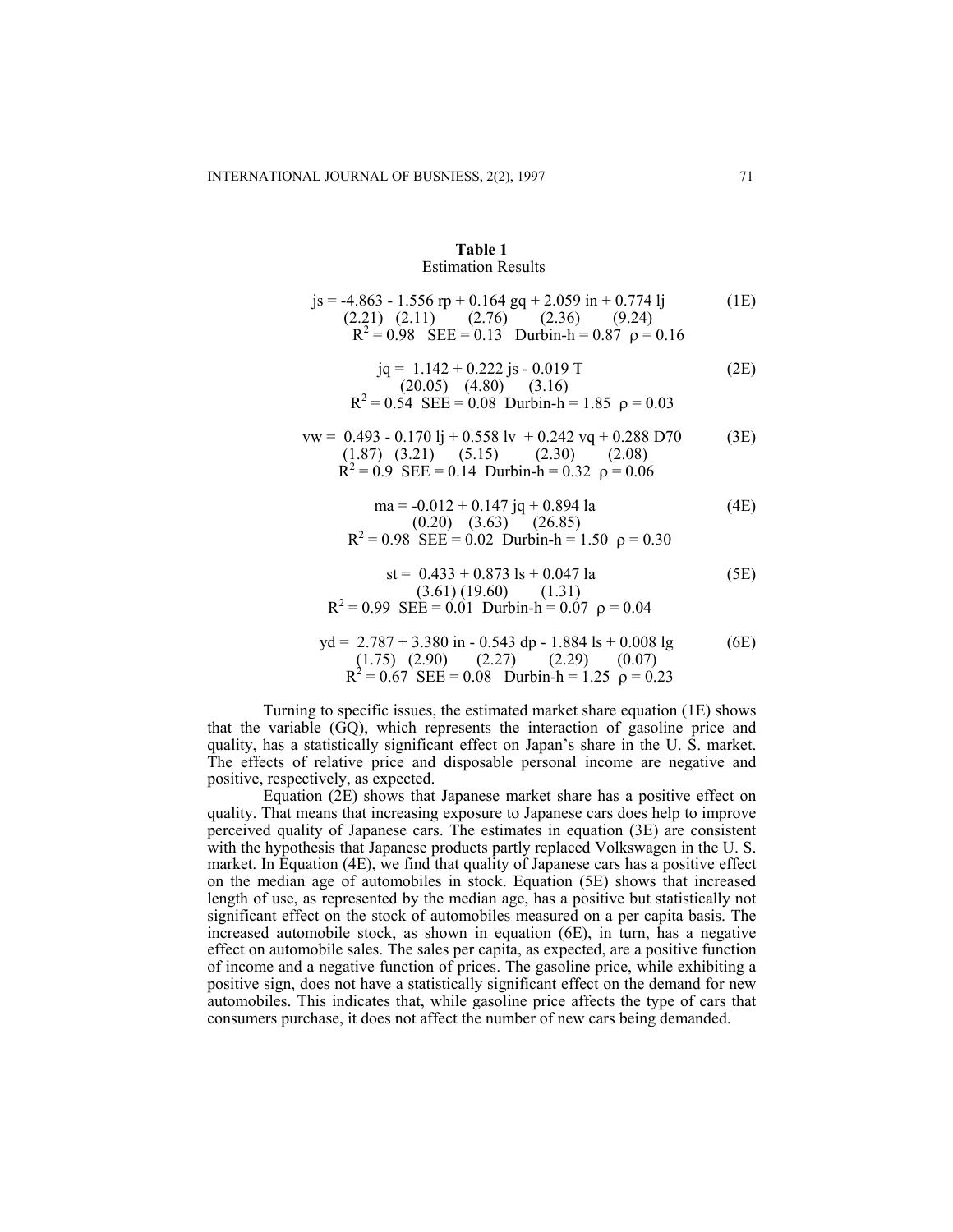To further test and evaluate the estimated model, a historical simulation over the estimation period and a simulation beyond the estimation period are also performed [19]. The results of our simulation, together with the original series for Japan's and VW's market shares are presented in Figures 4 and  $5<sup>15</sup>$  These figures show that the simulated series well fit the original series within the estimation period, confirmed by relatively small values of the RMS (root-mean-square) simulation error and the mean simulation error presented in columns 2 and 3 in Table 2.

**Table 2**  Results of Historical Simulation (1967-1990)

|              | Japan | VW      | GМ      | Ford    | Chrysler |
|--------------|-------|---------|---------|---------|----------|
| Mean $(\% )$ | 15.22 | 297     | 42.56   | 21.14   | 11 19    |
| RMS.         | 0.41  | 0.07    | (143)   | 0.25    | 015      |
| Mean Error   | 0.18  | $-0.02$ | $-0.00$ | $-0.02$ | $-0.01$  |

For simulation beyond the estimation period, we have collected the actual statistics for the exogenous variables in the model for the years 1991 and 1992. We then calculate Japanese market share under several hypothetical cases about improvements in quality for U. S. domestic cars. In this simulation, quality index for Japanese cars is assumed to remain at the 1990 level of 4.34. The results of this simulation are presented in Table 3.

#### **Table 3**

Japanese Market Share 1991-1992 (%)

|      | Actual | Simulated Value if Domestic Quality Index is: |       |       |       |       |
|------|--------|-----------------------------------------------|-------|-------|-------|-------|
|      |        | 2.49                                          | 3.0   | 3.5   |       |       |
| 1991 | 31 26  | 32.35                                         | 28.10 | 25.02 | 22.62 | 21 27 |
| 1992 | 31.82  | 31 37                                         | 27.26 | 24.27 | 21.95 | 20.64 |

As shown in the table, the actual market share of Japanese producers was 31.26% in 1991 and 31.82% in 1992. These values are quite close to the simulated Japanese market share values of 32.35% for 1991 and of 31.37% for 1992, which are obtained under the assumption that the domestic quality index remains at the 1990 level of 2.49. The table also shows that if the domestic quality index had been higher, the Japanese market share would have been substantially lower. The results indicate that relative quality can affect the Japanese share in the U. S. market to a very important extent. One implication is that, assuming that the cost of production and prices are unaffected, domestic producers could regain significant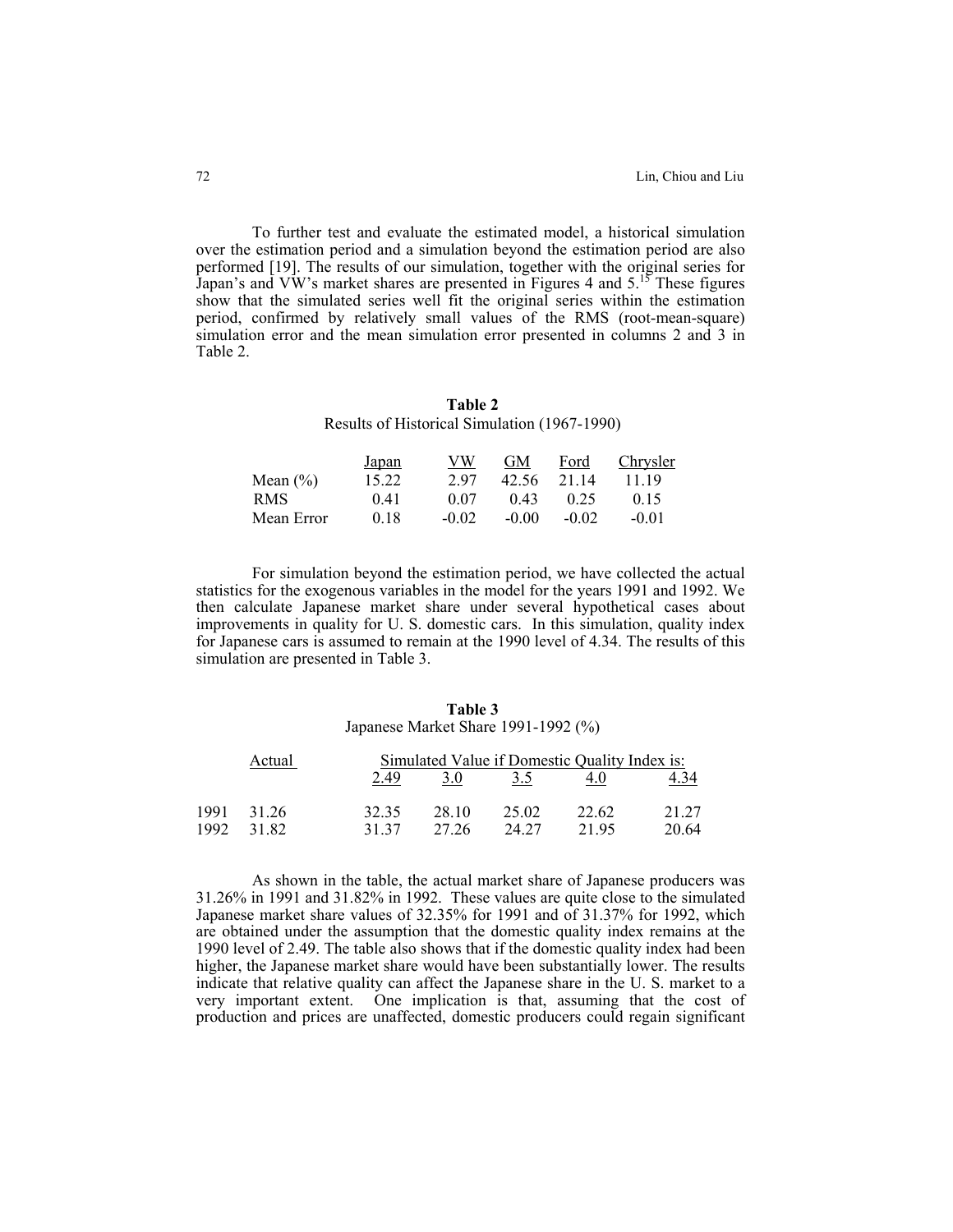INTERNATIONAL JOURNAL OF BUSNIESS, 2(2), 1997 73

market shares by improving their quality and reliability. **Figure 4**  Japan's Market Share

> **Figure 5**  Volkswagen's Market Share

# **VI. IMPPACTS ON INDIVIDUAL U. S. PRODUCERS**

Since Japanese producers have become important suppliers in the U.S. automobile market, we also consider several issues that are associated with the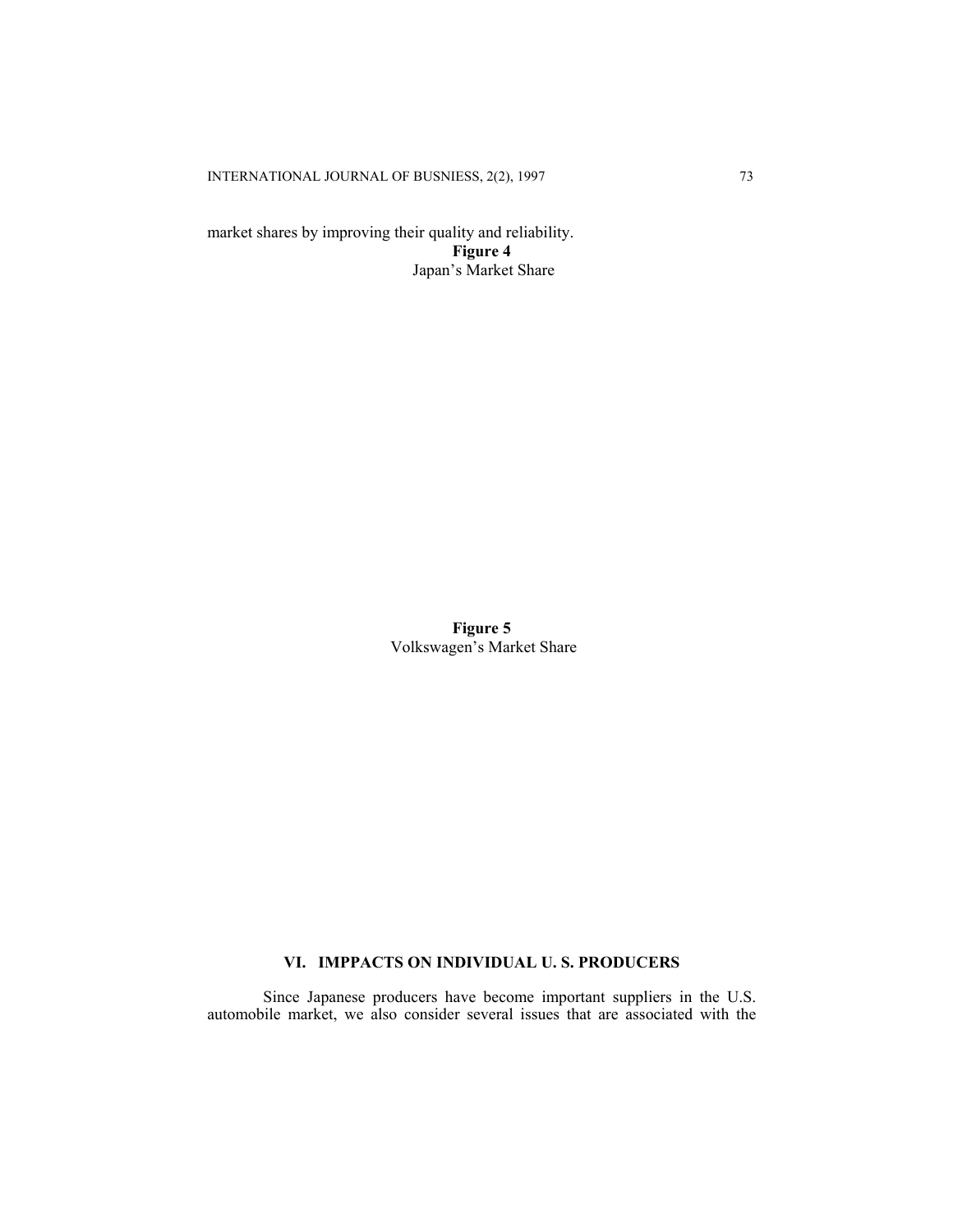market position of each individual domestic producer. These are the following: how has the market share of each domestic producer been directly affected by Japan's market share gains? How is each producer affected by its own quality? How is each producer affected by its own brand loyalty? And, how is each producer affected by the recessions that commenced in 1970 and 1974? The years 1970 and 1974 were critical not only for the U.S. automobile industry as a whole but also for individual U.S. producers because these are both critical times in which the pattern of demand underwent a fundamental change.

To provide answers to the above questions, the market shares of General Motors, Ford, and Chrysler are related to the Japanese market share, own quality, lag of own market share, and dummy variables representing the years 1970 and lag of own market share, and dummy variables representing the years 1970 and 1974. The estimated equations, with t-ratios in parentheses, are presented in Table  $4.16$  $4.16$ 

| Market Share Equations |                |                           |                |  |  |
|------------------------|----------------|---------------------------|----------------|--|--|
| Independent            |                |                           |                |  |  |
| Variables              | General Motors | Ford                      | Chrysler       |  |  |
| Intercept              | $-0.262(2.11)$ | $-0.627(2.65)$            | $-1.598(3.80)$ |  |  |
| Lagged Market Share    | 0.838(6.73)    | 0.674(5.69)               | 0.420(2.52)    |  |  |
| Own Quality Index      | 0.118(1.58)    | $\overline{0.018}$ (0.15) | 0.036(0.34)    |  |  |
| Japanese Share         | $-0.005(0.22)$ | $-0.041(1.90)$            | $-0.122(2.82)$ |  |  |
| Dummy Variable for:    |                |                           |                |  |  |
| 1970                   | $-0.184(3.02)$ | 0.092(1.22)               | 0.138(1.52)    |  |  |
| 1974                   | $-0.072(1.22)$ | 0.087(1.17)               | 0.090(1.02)    |  |  |
| $R^2$                  | 0.81           | 0.83                      | 0.89           |  |  |
| <b>SEE</b>             | 0.06           | 0.07                      | 0.08           |  |  |
| Durbin-h               | 0.93           | 1.94                      | 2.06           |  |  |
| $\rho$                 | 0.16           | 0.33                      | 0.26           |  |  |

**Table 4**  Impacts on Individual U.S. Producers

 As shown in Table 4, the effect of Japanese market share on each domestic producer's market share is negative. The coefficient of Japanese market share in the market share equation for General Motors, however, is not statistically significant. The evidence is different for Ford and Chrysler. Specifically, Japanese market share has had statistically significant negative effects on Ford's and Chrysler's market shares. The effect of own quality, while positive, is not statistically significant for each producer. A plausible explanation for these results is that quality is a relevant variable. But, considering the fact that domestic producers had made little progress in their pursuit of quality during the sample period, the own quality index had little explanatory power.

The estimates in Table 4 also show that lagged market share has a positive and statistically significant effect on the market share of each individual producer. This implies that brand loyalty has enabled each producer to retain its market share.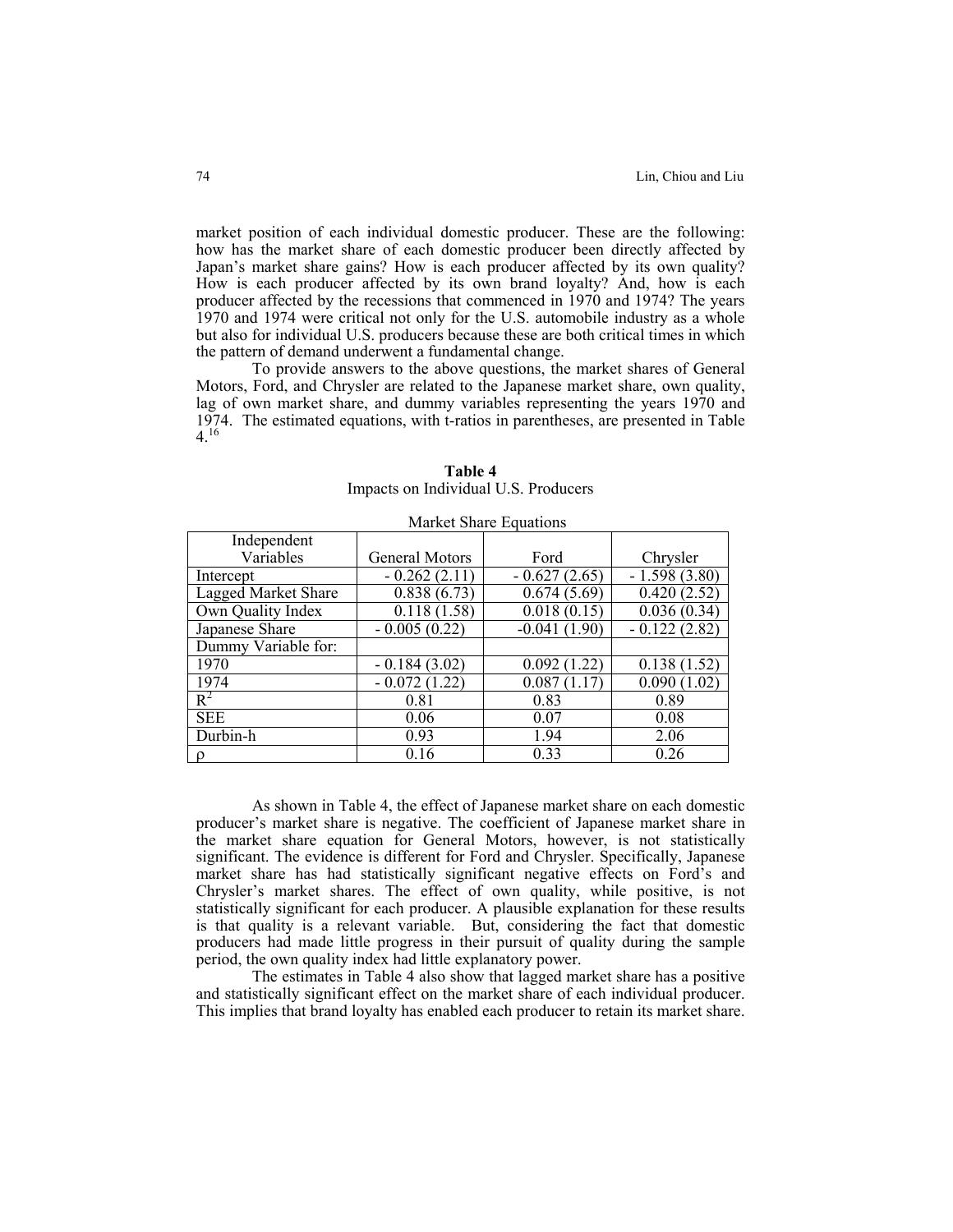Moreover, the differences in the lagged market share coefficients imply that brand loyalty is different for these producers. Specifically, the estimates indicate that GM, with the coefficient of 0.838, had the greatest brand loyalty (probably because GM has produced the largest variety of automobiles); while Chrysler, with the coefficient of 0.42, had the least brand loyalty among the three producers between 1967 and 1990. The estimates also show that the recessions that commenced in 1970 and 1974 affected GM adversely. In contrast, these two recessions have positive though not statistically significant effects on Ford and Chrysler market shares.

A historical simulation of the market share variable is also performed for each domestic producer. The results, shown in Figures 6, 7, and 8, indicate that the simulated series reproduces the general behavior of the actual series quite well. The RMS simulation errors and the mean simulation errors, summarized in Columns 4, 5, 6 in Table 2, are relatively small.

# **VII. CONCLUDING REMARKS**

In this paper, we have suggested that Japan's success in the U. S. automobile market is a result of the convergence of many factors. In the 1960s and 1970s, Japan had a comparative advantage in the production of small cars and it aggressively expanded its exports of small cars. Although Japanese producers entered the U. S. market initially as niche players, a window of opportunity was opened for them to become major suppliers when consumer demand shifted to small cars due to the rising inflationary pressure in general and the rising gasoline price in particular. U.S. producers, however, were slow and ineffective in their response to the shift in consumer demand.

Empirical evidence obtained in this study supports the hypothesis that gasoline price and quality jointly enabled Japanese producers to expand and maintain their market share in the United States. The increased importance of Japanese products, in turn, has other effects on U. S. automobile demand. Specifically, quality and its perception prolong the median age of the automobile stock, which in turn increases the stock of automobiles measured on a per capita basis. Finally, the increase in automobile stock has a negative effect on the demand for automobiles.

Although coincidental and complementary developments helped Japanese automobile producers to penetrate the U.S. market, recent evidence indicates that producers in these two countries have entered a new stage of competition. The traditional advantages of Japanese cars in low list prices and fuel economy have disappeared as U.S. producers now produce both large and small cars that are competitive in prices and fuel efficiency. The devaluation of the US dollar, without a doubt, is an important factor in the increase in the relative price of imported Japanese cars; furthermore, there are some indications that the quality differential has been narrowed in recent years.<sup>17</sup> Nevertheless, based on our simulation results, we predict that even if the quality gap were to be closed, Japanese cars would not disappear from the choice menu of U.S. consumers. It is reasonable to believe that Japanese automobiles have become a permanent alternative in the U.S.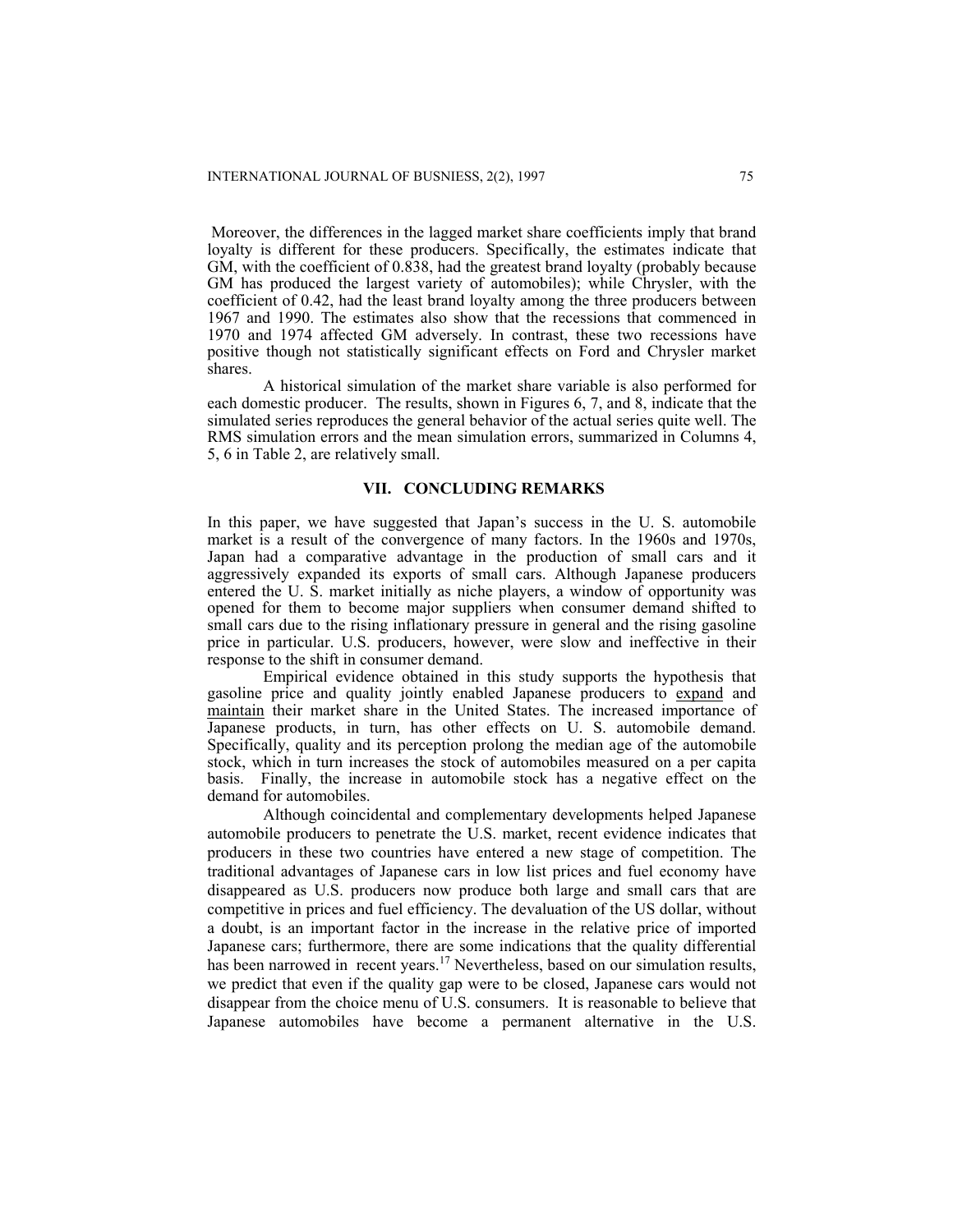76 Lin, Chiou and Liu

consumption space.

**Figure 6**  General Motors' Market Share

> **Figure 7**  Ford's Market Share

**Figure 8**  Chrysler's Market Share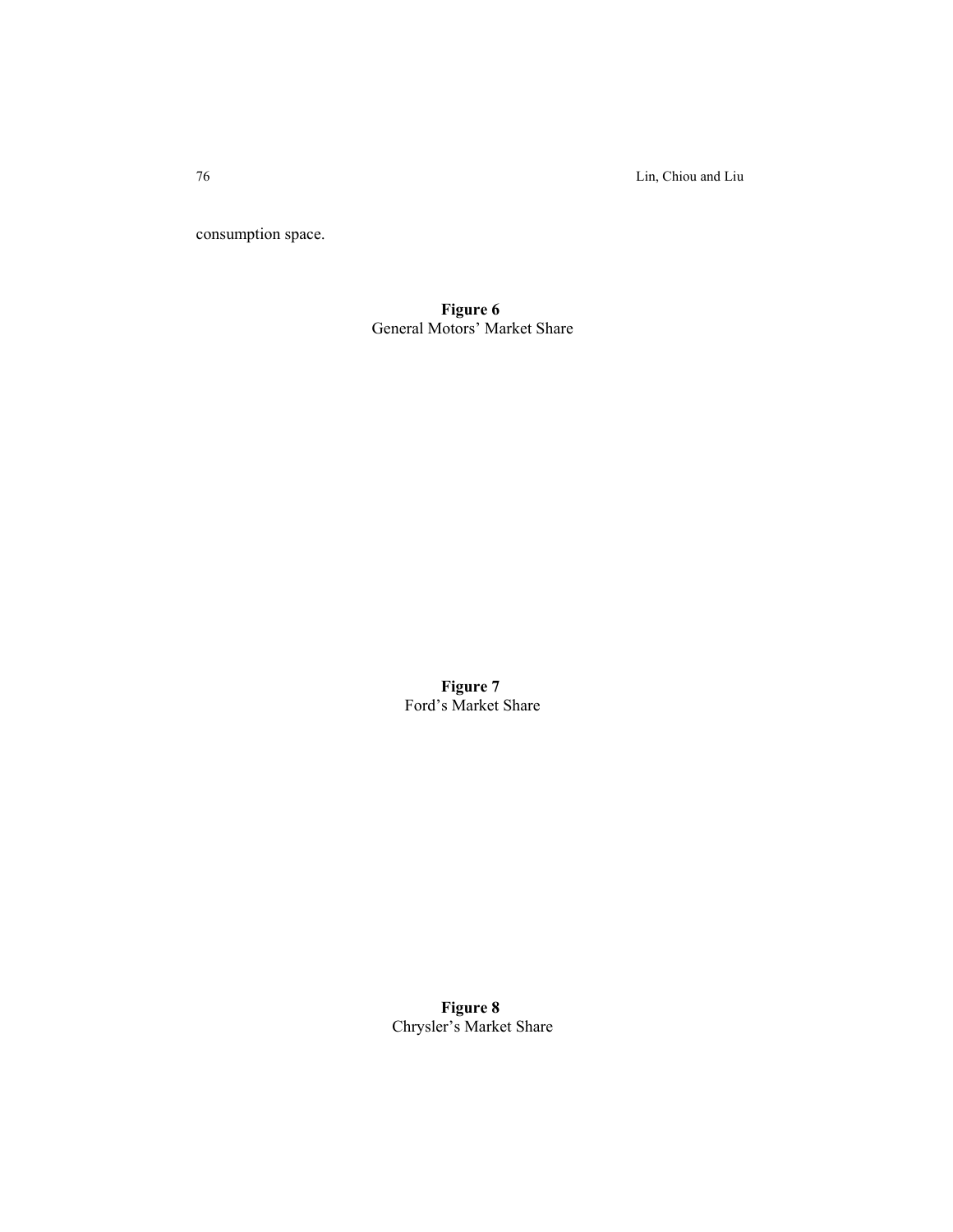#### **NOTES**

- 1. The market shares of various producers must sum to one. Here, in our study, we focus only on the major producers in the U.S. markets. As of 1992, Chrysler's market share in the U.S. was 7.5%; Ford's; 21.1%; GM's 33.5%; Japanese combined, 31.8%. Other foreign automobile producers combined constituted 6.1% of the passenger car market in the U.S.
- 2. For example, in 1967 the average list price of Japanese cars was about 65 percent of U. S. average list prices, and their average gasoline mileage per gallon was about 70 per cent higher than U. S. average fuel mileage. The differences are largely due to automobile size differences.
- 3. For related studies on this subject, see Aizcorbe, Winston, and Friedlander [1], Chow [2], Cole and Yakushiji [3], Hess [7], Hogarty [8], Kwoka [11], Mannering and Winston [15, 16], and Womack [26].
- 4. The consumer price index for all items had increased from 100.0 in 1967 to 289.1 in 1982. In the case of the gasoline price index, it had increased from 100.0 in 1973 to 347.8 in 1981.
- 5. VW's market share was 4.9 percent in 1967, it reached a peak of 6.8 percent in 1970, but it had declined from that time to 1.4 percent in 1990 largely for reasons other than competition from Japanese counterpart.
- 6. The interest rate on 3-year T-bonds increased from 5.0 percent in 1967 to 14.4 percent in 1981. During most of the 1980s, this interest rate had ranged from 8 to 10 percent.
- 7. Specifically, wage rate settlements had ranged from 6.1 to 9.1 percent during the period 1969 to 1981. After 1981, wage rate settlements had been less than 4 percent.
- 8. Quality measurements for automobiles, such as "Initial Quality Study," "Vehicle Dependability Study," or "Customer Satisfaction Study" published by J.D. Power and Associates, all deal with different aspects of automobile quality. However, the time series are too short for the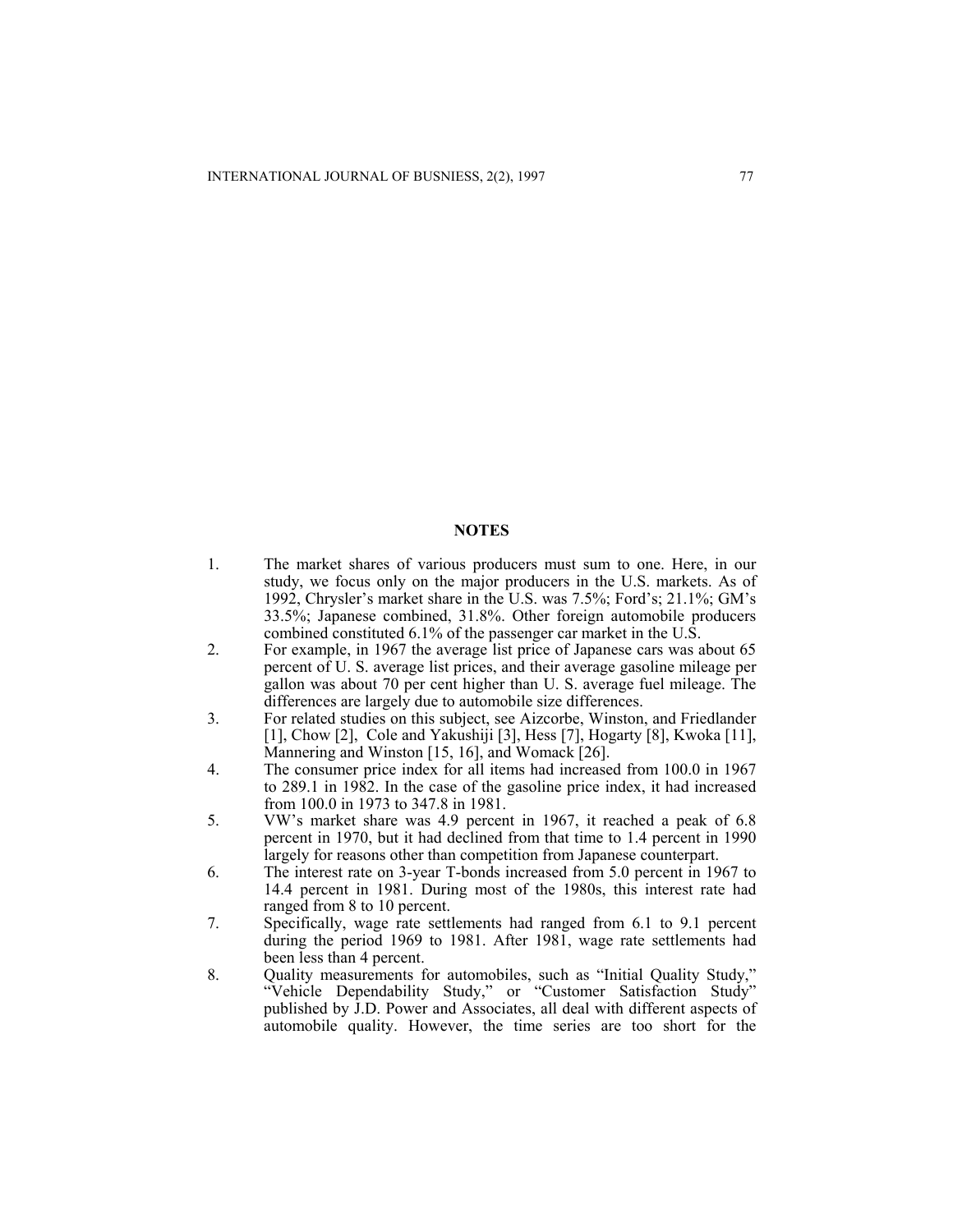statistical purpose here.

- 9. The true variable here is consumer perception, which is unobservable. The index that we construct is a proxy for the true variable. As Maddala [14] has noted, unless the measurement error in the proxy is uncorrelated with both the error in the regression and the true variable, "the leastsquares estimator will underestimate" the population parameter. Since we are not interested in the precise point estimate of the parameter, we use Maddala's observation that "This conclusion should not be taken too seriously in econometric work unless one believes in the restricted assumptions. . . ."
- 10. The trouble index is calculated based of the survey on "Frequency-of-Repair" records of several trouble spots. The index ranks each car by model year according to whether it is much worse than average, worse than average, average, better than average, or much better than average. In our construction of the quality index, we assigned an index value ranging from 1 for a model rated "much worse than average" to 5 for a model rated "much better than average." The index values constructed in this way are then averaged for Japanese and for domestic producers.
- 11. As the average price of Japanese cars is unavailable, we use the average price of imported cars as a proxy for the price of Japanese cars. In the 1970s and 1980s, Japanese imports constituted 70 to 80% of total automobile imports, which justifies our use of the proxy.
- 12. In the original estimation, gasoline price and relative quality were treated as two separate variables. The resulting coefficients were statistically insignificant, and there were problems of autocorrelation. Conceptually, it is more meaningful to consider fuel efficiency together with quality. When consumers are considering the purchase of a car, they consider both the fuel efficiency (especially after the 1970s) and reliability. This collinearity problem may explain why insignificant estimates were obtained when the two variables entered the equation separately.
- 13. Prices (gasoline and automobiles) are determined outside of the model; thus, both prices are treated as exogenous in the estimation.
- 14. We have also considered the issue of whether or not the dependent and independent variables are co-integrated. However, given the fact that our sample size is small, the power of any test of cointegration is limited. For information, the log-likelihood ratio tests statistics for each equation are obtained by using Johansen's Full Information Maximum likelihood method [9, 10]. The number of co-integrating vectors, r, is determined sequentially. These statistics indicate the rejection of the null hypothesis of no co-integration among the variables in all equations; i.e., each dependent variable has a long-run relationship with its explanatory variables.
- 15. In figures 6 to 8, actual and simulated points are also plotted for years 1991 and 1992 to see how our model performs beyond the sample period of 1967 to 1990.
- 16. Note that again, all variables except year dummies are transformed into natural logarithms before estimation.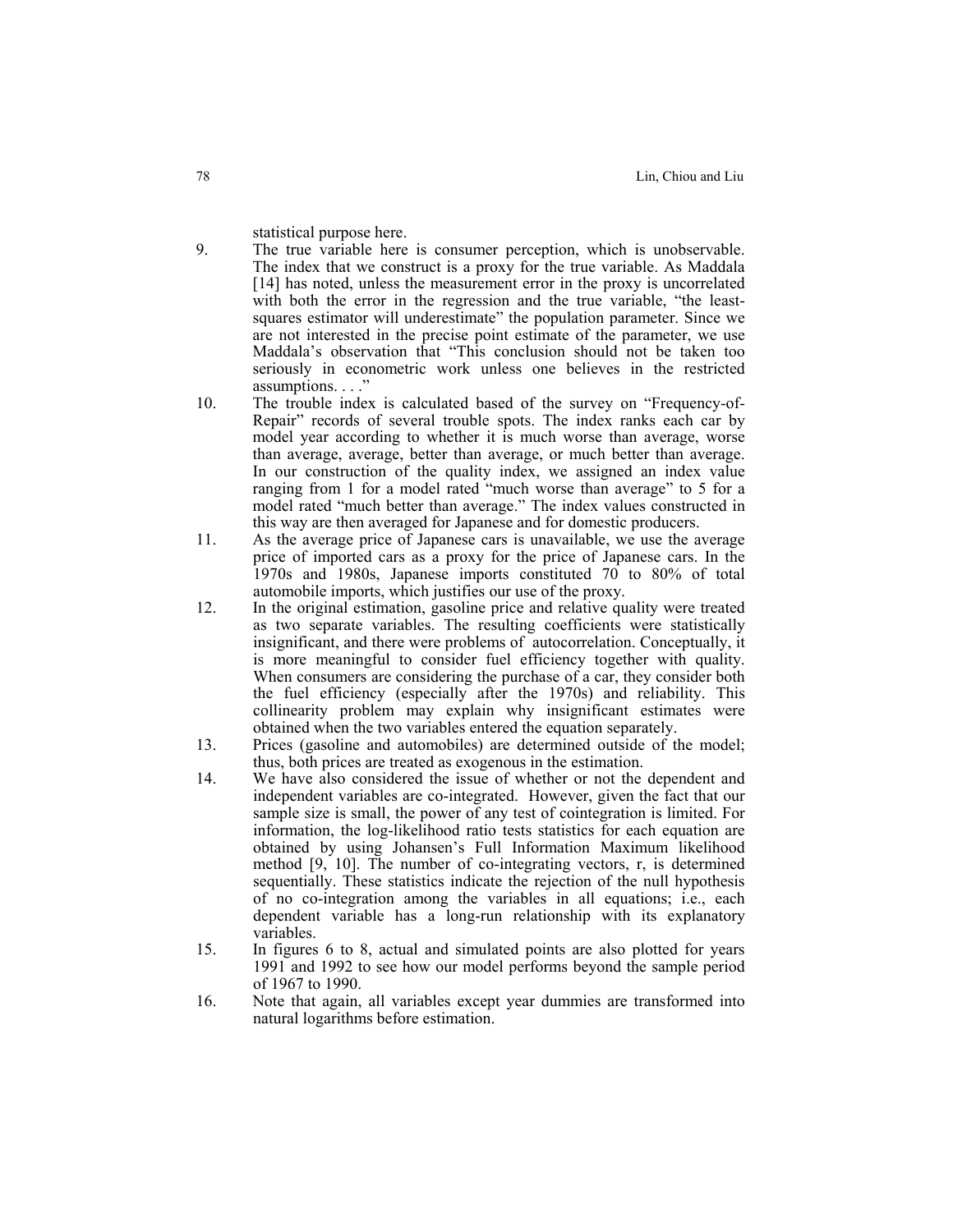17. Quality improvements in domestic cars are widely reported in various media. See, for example, "The Quality Gap's Narrowing, But Don't Pop Corks Just Yet," in *Ward's Auto World* [25].

# **REFERENCES**

- [1] Aizcorbe, A., C. Winston, and A. Friedlander. (1987). "Cost Competitiveness of the U.S. Automobile Industry," in *Blind Intersection? Policy & the Automobile Industry*, C. Winston, ed., Brookings Institution.
- [2] Chow, G. (1960). "Statistical Demand Functions for Automobiles and Their Use for Forecasting," in *The Demand for Durable Goods*, A. C. Harberger, ed., University of Chicago Press.
- [3] Cole, R. and T. Yakushiji. (1984). *The American and Japanese Auto Industries in Transition*, Technova Inc.
- [4] *Consumer Reports* (various issues). Consumers Union of U.S. Inc. [5] Dardis, R and H. Soberon-Ferrer. (1994). "Consumer Preferent
- Dardis, R and H. Soberon-Ferrer. (1994). "Consumer Preferences for Japanese Automobiles," *The Journal of Consumer Affairs*, 28(1), 107-129.
- [6] Feenstra, R. (1988). "Quality Change Under Trade Restraints in Japanese Autos," *Quarterly Journal of Economics*, 103(1), 131-146.
- [7] Hess, A. (1977). "A Comparison of Automobile Demand Equations," *Econometrica*, 45(3), 683-701.
- [8] Hogarty, T. (1975). "Price-Quality Relations for Automobiles: A New Approach," *Applied Economics*, 7, 41-51.
- [9] Johansen, S. (1988). "Statistical Analysis of Cointegration Vectors," *Journal of Economic Dynamics and Control*, 12 (2/3), 231-254.
- [10] Johansen, S. and K. Juselius. (1990). "Maximum Likelihood Estimation and Inference on Cointegration--with Applications to the Demand for Money," *Oxford Bulletin of Economics and Statistics*, 52, 169-54.
- [11] Kwoka, J. Jr. (1992). "Market Segmentation by Price-Quality Schedules: Some Evidence from Automobiles," *Journal of Business*, 65(4), 615-628.
- [12] Lee, M. and S. Lin. (1996). "Professor Kuznets and the Dynamics of the Saving-Income Ratio," mimeograph, University of Missouri, Columbia.
- [13] Levinsohn, J. (1988). "Empirics of Taxes on Differentiated Products: The Case of Tariffs in the U.S. Automobile Industry," in *Trade Policy Issues and Empirical Analysis*, Baldwin, R. E., ed., U. of Chicago Press, 11-40.
- [14] Maddala, G. (1977). Econometrics, McGraw-Hill.
- [15] Mannering, F. and C. Winston. (1987). "U.S. Automobile Market Demand," in *Blind Intersection? Policy and the Automobile Industry*, C. Winston, ed., The Brookings Institution.
- [16] Mannering, F. and C. Winston. (1991). "Brand Loyalty and the Decline of American Automobile Firms," *Brookings Papers on Economic Activity*, 67-114.
- [17] *MVMA Motor Vehicle Facts & Figures.* (various issues). Motor Vehicle Manufacturers Association.
- [18] Ohta, M. and Z. Griliches. (1986). "Automobile Prices and Quality: Did the Gasoline Price Increases Change Consumer Tastes in the U.S.?"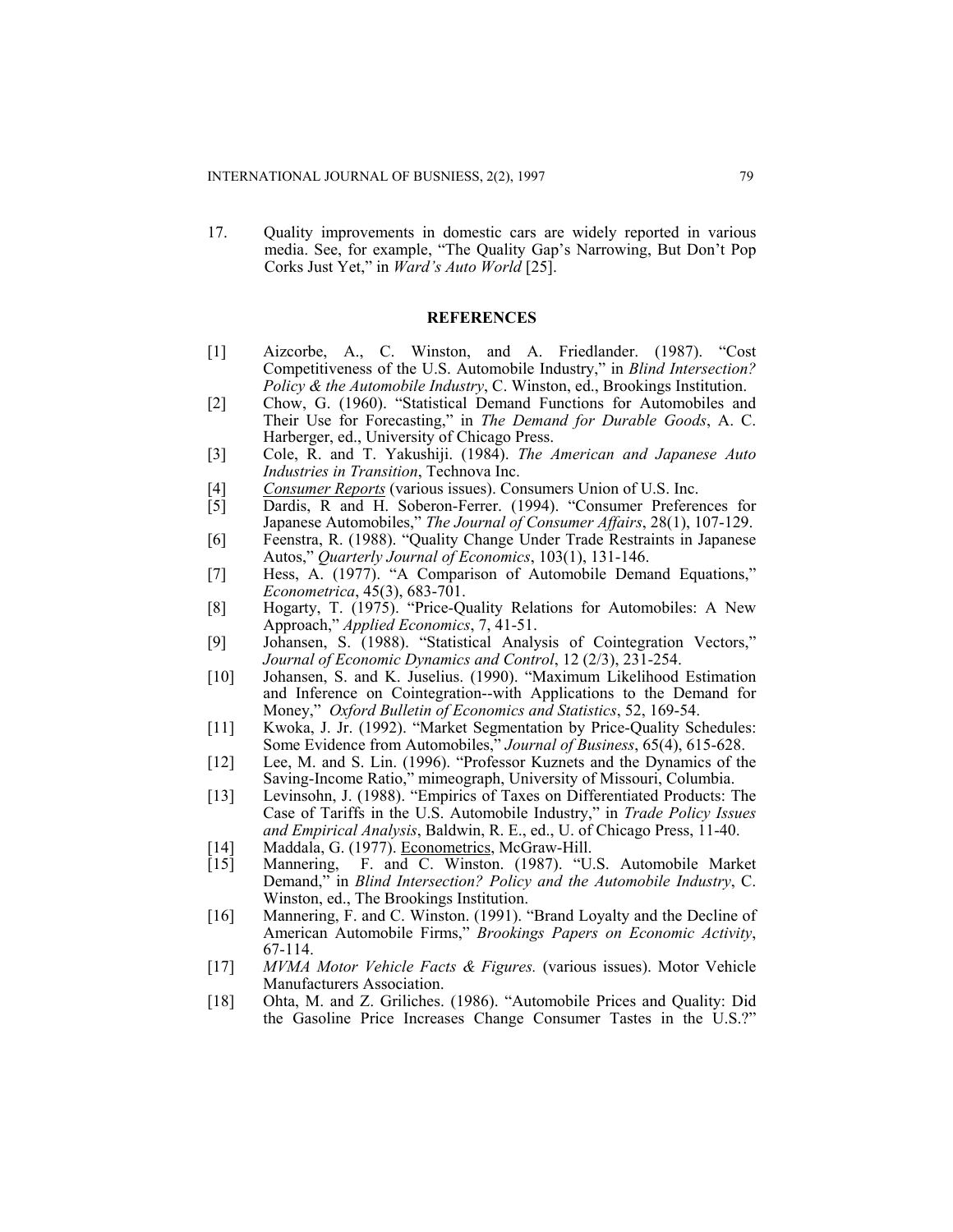*Journal of Business & Economic Statistics*, 4(2), 187-198.

- [19] Pindyck, R. and D. Rubinfeld. (1991). Econometric Models and Economic Forecasts, McGraw-Hill.
- [20] *Statistical Abstract of the United States*. (various issues). U.S. Department of Commerce, Bureau of the Census.
- [21] *The Economic Report of the President to the Congress*. (1992). U.S.G.P.O.
- Toder, E., N. Cardell and E. Burton. (1978). Trade Policy and the U.S. Automobile Industry, Praeger Publishers.
- [23] Trandel, G. (1991). "The Bias Due To Omitting Quality When Estimating Automobile Demand," *The Review of Economics and Statistics*, 522-525.
- [24] *Ward's Automotive Yearbook.* (various issues). Ward's Communication.<br>[25] *Ward's Auto World.* (1993). April, Ward's Communication, 27-33.
- [25] *Ward's Auto World.* (1993). April, Ward's Communication, 27-33. [26] Womack, J. P. (1990). The Machine That Changed The World, 1
- Womack, J. P. (1990). The Machine That Changed The World, Rawson Associates.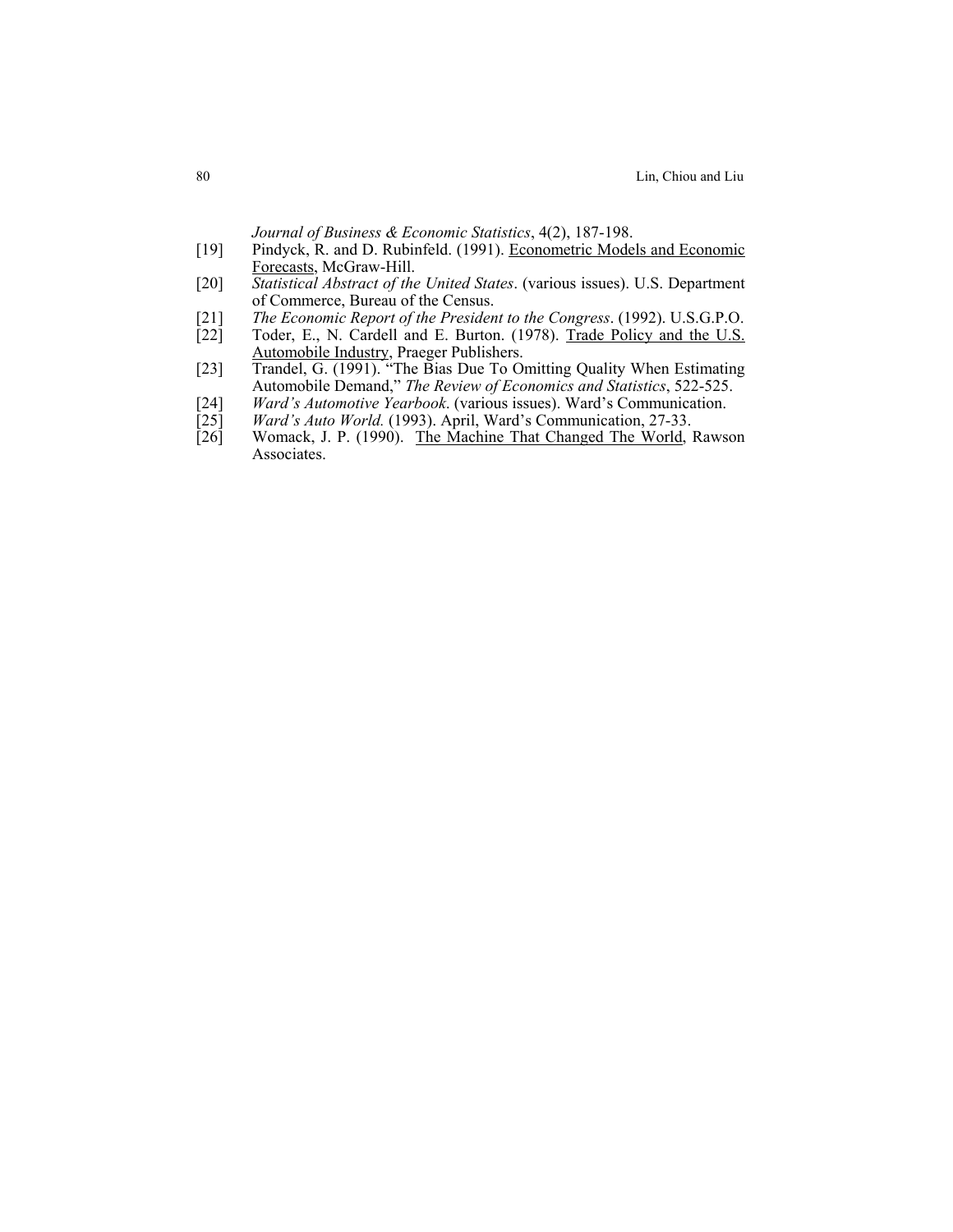# **NOTES**

 $\overline{a}$ 

1. The market shares of various producers must sum to one. Here, in our study, we focus only on the major producers in the U.S. markets. As of 1992, Chrysler's market share in the U.S. was 7.5%; Ford's; 21.1%; GM's 33.5%; Japanese combined, 31.8%. Other foreign automobile producers combined constituted 6.1% of the passenger car market in the U.S.

2. For example, in 1967 the average list price of Japanese cars was about 65 percent of U. S. average list prices, and their average gasoline mileage per gallon was about 70 per cent higher than U. S. average fuel mileage. The differences are largely due to automobile size differences.

3. For related studies on this subject, see Aizcorbe, Winston, and Friedlander [1], Chow [2], Cole and Yakushiji [3], Hess [7], Hogarty [8], Kwoka [11], Mannering and Winston [15, 16], and Womack [26].

4.The consumer price index for all items had increased from 100.0 in 1967 to 289.1 in 1982. In the case of the gasoline price index, it had increased from 100.0 in 1973 to 347.8 in 1981.

5. VW's market share was 4.9 percent in 1967, it reached a peak of 6.8 percent in 1970, but it had declined from that time to 1.4 percent in 1990 largely for reasons other than competition from Japanese counterpart.

6. The interest rate on 3-year T-bonds increased from 5.0 percent in 1967 to 14.4 percent in 1981. During most of the 1980s, this interest rate had ranged from 8 to 10 percent.

7. Specifically, wage rate settlements had ranged from 6.1 to 9.1 percent during the period 1969 to 1981. After 1981, wage rate settlements had been less than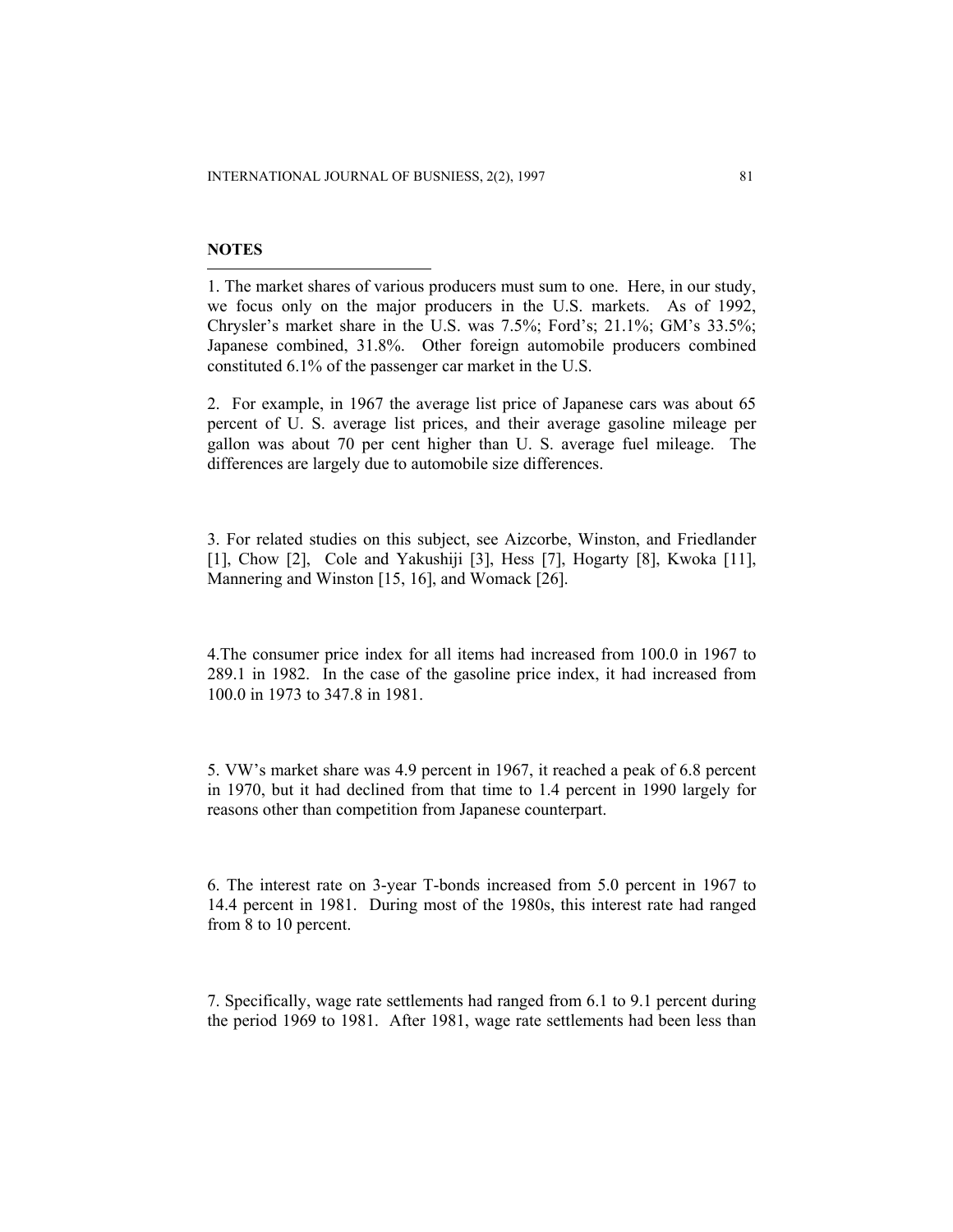4 percent.

8. Quality measurements for automobiles, such as "Initial Quality Study," "Vehicle Dependability Study," or "Customer Satisfaction Study"published by J.D. Power and Associates, all deal with different aspects of automobile quality. However, the time series are too short for the statistical purpose here.

9. The true variable here is consumer perception which is unobservable. The index that we construct is a proxy for the true variable. As Maddala [14] has noted, unless the measurement error in the proxy is uncorrelated with both the error in the regression and the true variable, "the least-squares estimator will underestimate" the population parameter. Since we are not interested in the precise point estimate of the parameter, we use Maddala's observation that "This conclusion should not be taken too seriously in econometric work unless one believes in the restricted assumptions. . . ."

10. The trouble index is calculated based of the survey on "Frequency-of-Repair" records of several trouble spots. The index ranks each car by model year according to whether it is much worse than average, worse than average, average, better than average, or much better than average. In our construction of the quality index, we assigned an index value ranging from 1 for a model rated "much worse than average" to 5 for a model rated "much better than average." The index values constructed in this way are then averaged for Japanese and for domestic producers.

11. As the average price of Japanese cars is unavailable, we use the average price of imported cars as a proxy for the price of Japanese cars. In the 1970s and 1980s, Japanese imports constituted 70 to 80% of total automobile imports, which justifies our use of the proxy.

l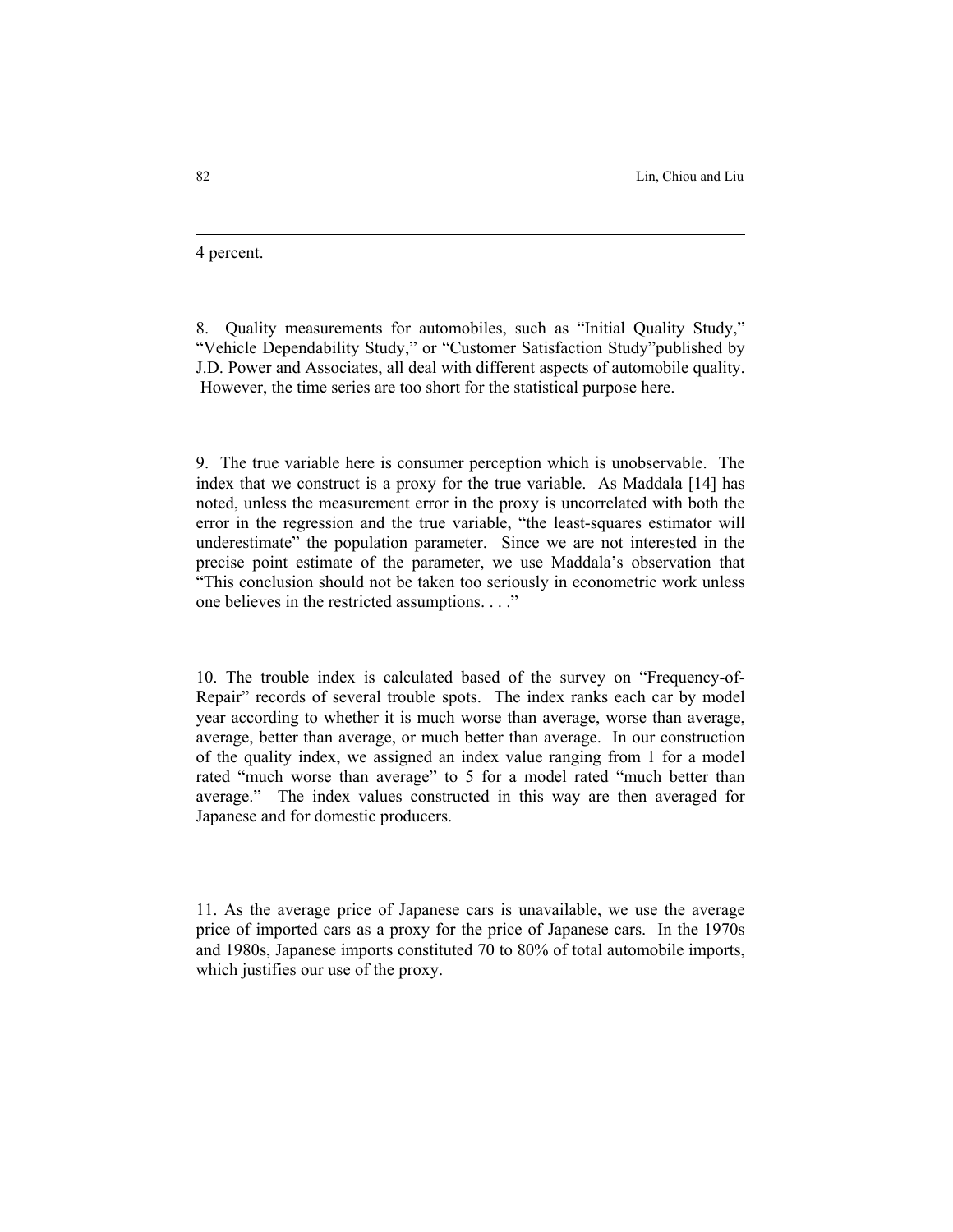l

12. In the original estimation, gasoline price and relative quality were treated as two separate variables. The resulting coefficients were statistically insignificant, and there were problems of autocorrelation. Conceptually, it is more meaningful to consider fuel efficiency together with quality. When consumers are considering the purchase of a car, they consider both the fuel efficiency (especially after the 1970s) and reliability. This collinearity problem may explain why insignificant estimates were obtained when the two variables entered the equation separately.

13. Prices (gasoline and automobiles) are determined outside of the model; thus, both prices are treated as exogenous in the estimation.

14. We have also considered the issue of whether or not the dependent and independent variables are co-integrated. However, given the fact that our sample size is small, the power of any test of cointegration is limited. For information, the log-likelihood ratio test statistics for each equation are obtained by using Johansen's Full Information Maximum likelihood method [9, 10]. The number of co-integrating vectors, r, is determined sequentially. These statistics indicate the rejection of the null hypothesis of no co-integration among the variables in all equations; i. e., each dependent variable has a longrun relationship with its explanatory variables.

15. In figures 6 to 8, actual and simulated points are also plotted for years 1991 and 1992 to see how our model performs beyond the sample period of 1967 to 1990.

16. Note that again, all variables except year dummies are transformed into natural logarithms before estimation.